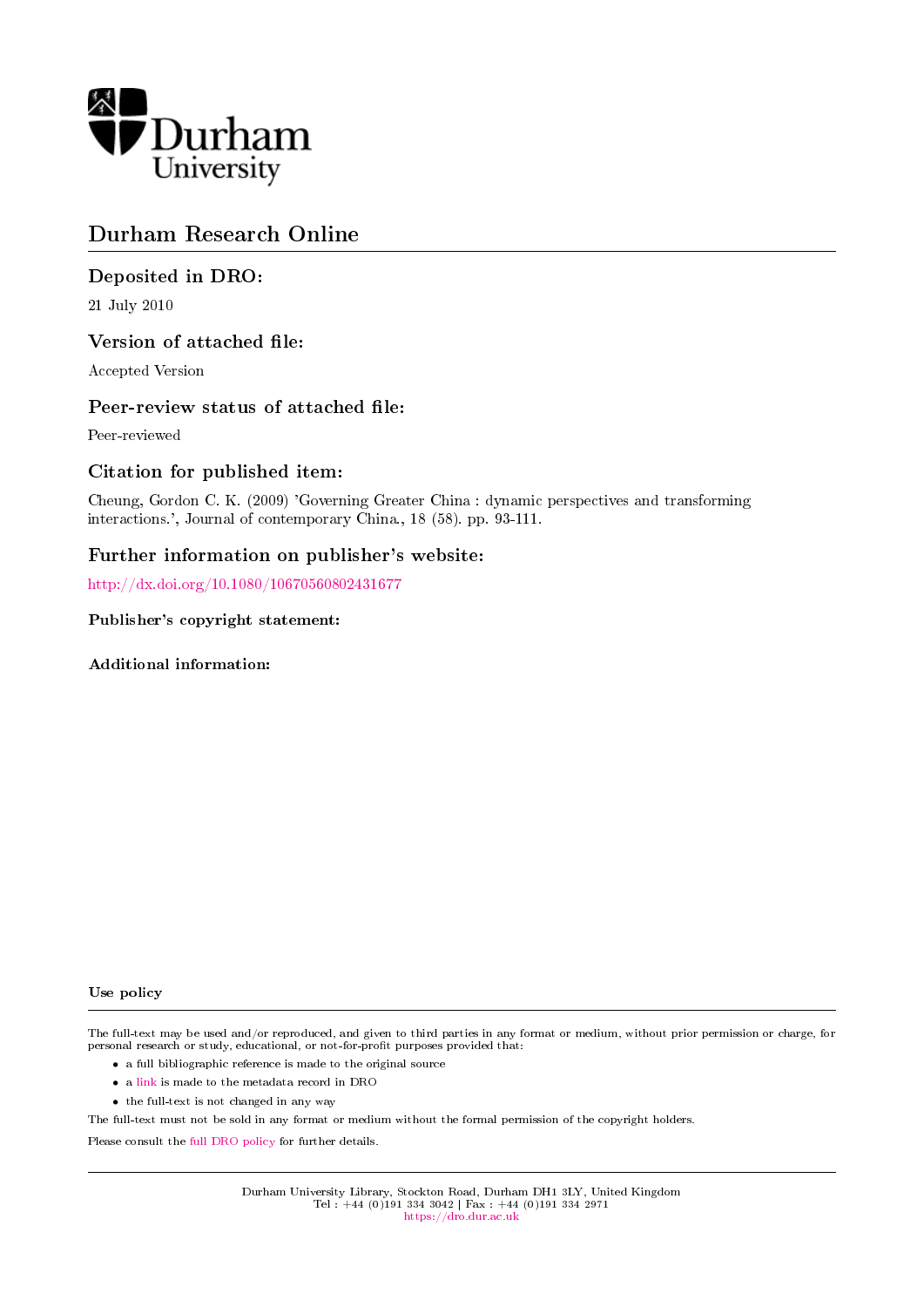# **Governing Greater China: Dynamic Perspectives and Transforming Interactions**

## **Gordon C. K. Cheung**

#### **Abstract:**

 $\overline{a}$ 

The composition of Greater China among the PRC, Hong Kong and Taiwan entails an emerging form of micro governance where an ecological evolution of sub-group interaction and cross-over of economic and social activities has been generating a dynamic of change within the East Asian region. The constitution of Greater China by the social, economic, political, business and even daily commuting creates some soul searching questions about the possible outcomes of their intense interaction. To what extent has integration been made within the Greater China through these interactions? Is China the economic linchpin or does China need to co-operate in one way or another to facilitate the modes of economic development? What are the attitudes and strategies used by Hong Kong or Taiwan when confronted with such economic cum social entity? More importantly, where, and, under what conditions, the interactions among the PRC, Taiwan and Hong Kong will lead to? In this paper, I am going to use a conceptual model which includes four interactions: integration, interdependence, identity and independence (Four Is) to capture the catalyst of change that collectively entails these inter-mingled economic, social and cultural elements. People who live in the vast context of this geographical region experience the change. Through daily interaction, they help write the context of change through business activities, investment, migration, trade, culture, academic exchange, political and social development along the Four Is.

Gordon C. K. Cheung is Lecturer (Assistant Professor) of International Relations of China in the School of Government & International Affairs at the University of Durham, United Kingdom. He is also the Editor-in-Chief of *East Asia: An International Quarterly*, a quarterly academic journal published by Springer. He has published widely on Chinese diasporic studies, Chinese business enterprise and East Asian international political economy. He has published over 20 academic articles and three books. His latest book is *China Factors: Political Perspectives and Economic Interactions* (2007). His new book on intellectual property rights in China in coming out. He is working on a new project about the Chinese food enterprises in the United Kingdom (with Edmund Terence Gomez). This paper has been updated substantially. Previous drafts of this paper were presented in Asia-Link conference in Brussels in October 2004, the International Studies Association (ISA) 46<sup>th</sup> Annual Convention in Hawaii, March 1-5 2005 and in the Seminar of the East Asian Institute of the National University of Singapore in September 2005. Thank you for the comments from Brian Bridges, William A. Callahan, Gerald Chan, Chang Chak Yan, Day Dong-ching, Feng Zhongping, Gustaaf Geeraerts, Mads H. Jensen, David Kerr, Peter H. Koehn, Lai Hongyi, Lam Peng Er, John Ravenhill, Shih Chih-yu, Song Xinning, Elspeth Thomson, Sarah Tong, Wang Zhengxu, Richard Wilson, Wu Guoguang, Wu Yanrui, Peter Kien-hong Yu. With thanks, some of the revisions were done in the Academia Sinica thanks to a grant from the visiting programme of the British Academy in carrying out research and interviews on the liminal citizenship and Taiwanese identity of the Chineseness in December 2007. Thanks are due to European Commission, the School of Government & International Affairs, Durham University, Professors Wang Gungwu and John Wong"s invitation as Visiting Research Fellow in the East Asian Institute of Singapore in the summer of 2005, and Steve Tsang"s sponsoring of my Senior Associate Membership of the St Antony"s College, Oxford University in the Michaelmas term 2005. Further discussion of the four Is can be found in my book *China Factors: Political Perspectives and Economic Interactions*.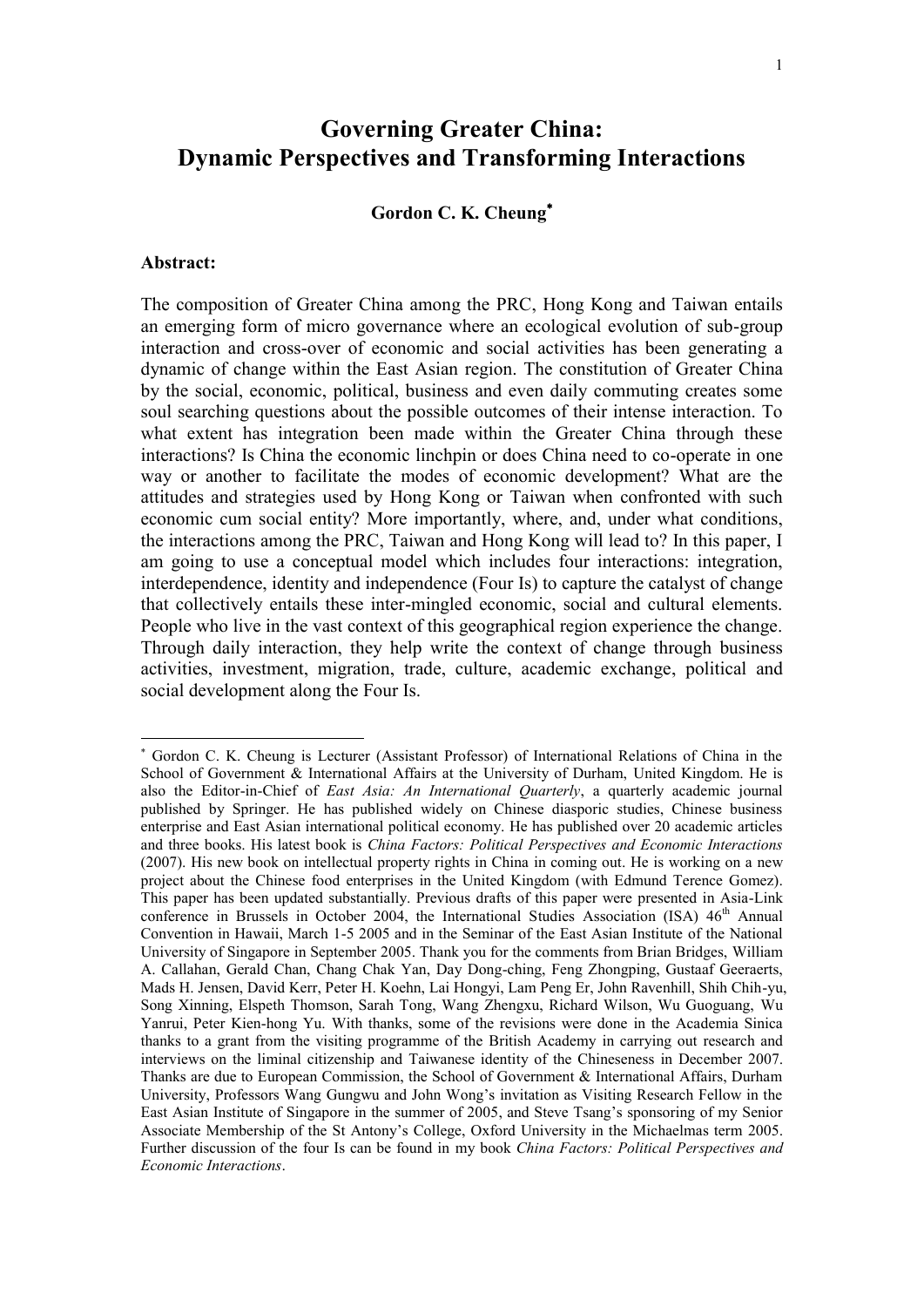#### **Key words**

Greater China, Integration, interdependence, identity, independence

## **Introduction**

The politics of the economic relations among the People"s Republic of China (PRC), Taiwan, Hong Kong and Macau engenders a cluster of complex interactions named Greater China. The economic development within Greater China is intense. Besides trade and investment, in terms of consumption, according to the spokesman of VISA, the credit-card company, credit card use in the Greater China region (Hong Kong, Taiwan and the PRC) has recorded US\$10 billion in 2004, an increase of 30 percent from last year. Within these areas, the PRC"s credit card spending was the fastest of having an increase of 270 percent, which was equivalent to US\$0.6 billion in 2004<sup>1</sup>. In 2007, according to Industrial and Commercial Bank of China, Chinese (China mainland) credit card spending will rise to US\$18.3 to US\$19.6 billion.<sup>2</sup> In Hong Kong, a list of economic boosting efforts, including the Closer Economic Partnership Arrangement (CEPA), Sojourn travellers and Pan Pearl River Delta Regional Co-operation, were bestowed from the PRC to Hong Kong in order to rejuvenate its economy after the Severe Acute Respiratory Syndrome (SARs) outbreak in 2003. In Macau, the re-election of Edmund Ho as the second Chief Executive in August 2004 reiterated his skilful economic strategies in concentrating on both casino and entertainment industry. These recent economic and political developments pave the way for a concern of the future governance and interactions of Greater China. With one thing in common, their future economic and political development will be affected and challenged by the PRC, where market economy has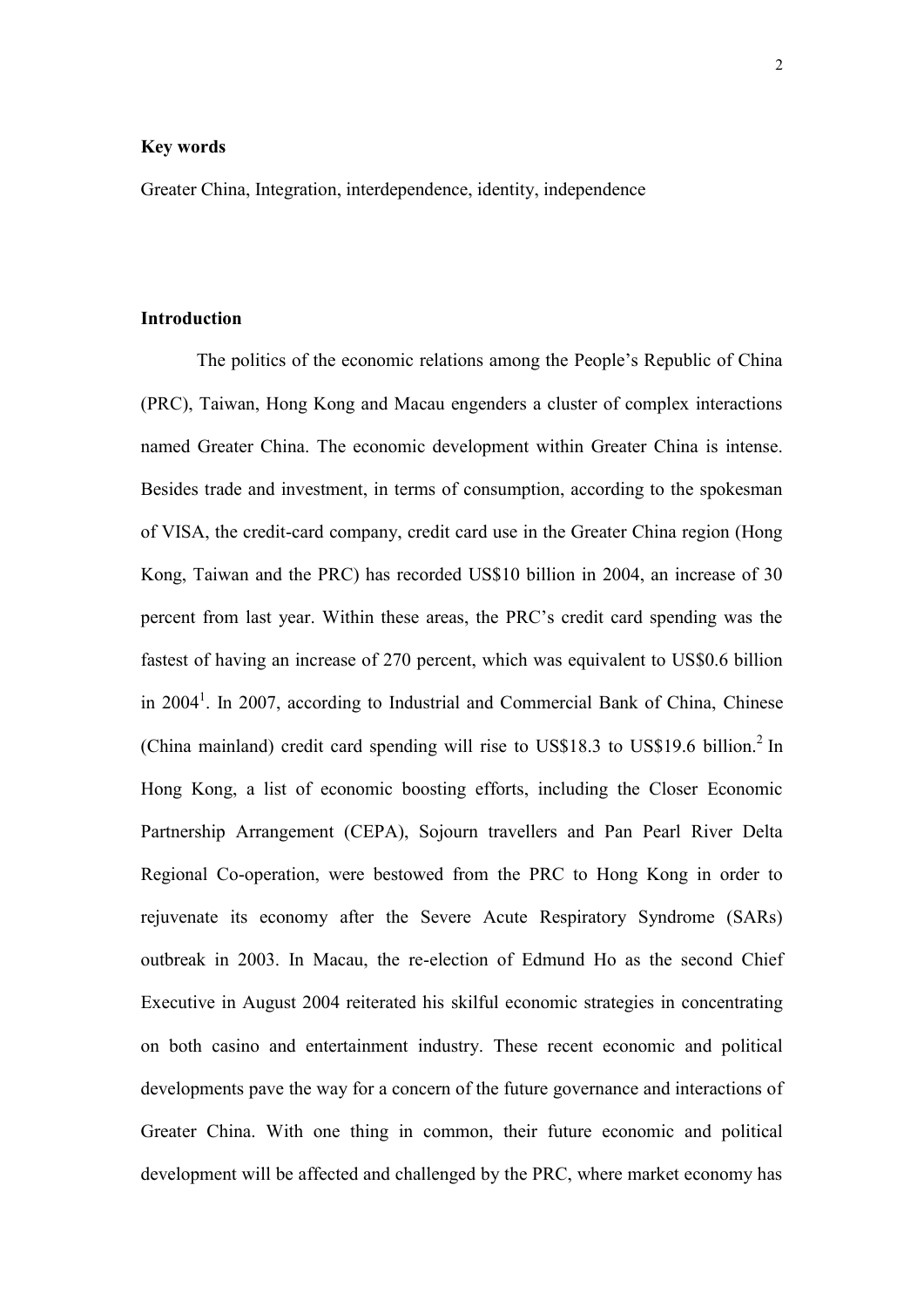been adopted as the linchpin of economic growth.<sup>3</sup> The competition and cooperation between China and Hong Kong becomes increasingly more obvious. Business people and government officials came up with various measures and options to facilitate further integration. 4

To start with, the concept of Greater China is yet to be fully developed.<sup>5</sup> In a narrow geographic context, it refers to the economic and cultural interactions among China, Hong Kong, Macau and Taiwan. Its political connotation, however, can be understood as a way in which the Chinese government attempts to lure Taiwan to reunite with the PRC. Culturally speaking, Greater China can be more broadly defined to include many economic, cultural and social activities among Southeast Asian countries, especially in the constitution of network-building and social capital formation.<sup>6</sup> Amongst the English literature, David Shambaugh's edited volume *Greater China* defined the parameter of how to study the concept from economic, political and cultural approaches. <sup>7</sup> Barry Naughton addressed the Greater China issues from another angle by looking at the nexus that constructs the existing economic interaction and business collaboration of this ever evolving area.<sup>8</sup> Among the Chinese scholars, Zhilian Huang and M. K. Nyaw approached the concept with particular reference to their robust business activities, cultural variety, social network and people and money migration.<sup>9</sup>

The composition of Greater China entails an emerging form of micro governance where an increasing evolution of sub-group interaction and cross-over of economic and social activities has been generating a dynamic of change within the East Asian region. Areas such as the Pearl River Delta (PRD), Bohai/Yellow Sea (BYS) and the Tumen River Delta (TRD) are just some of the examples.<sup>10</sup> More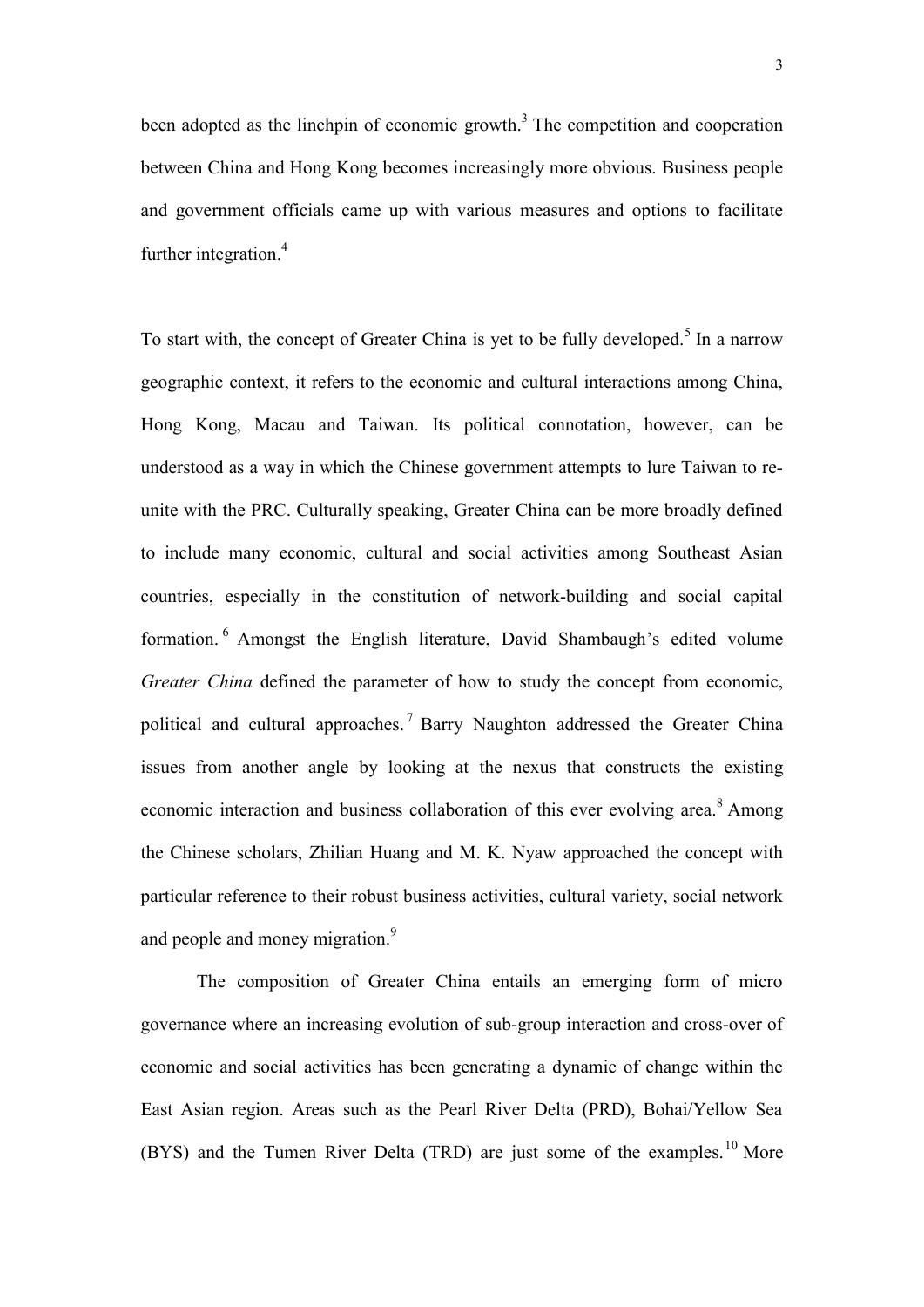importantly, they are beginning to bridge their economic and business relations with areas other than their regional context.<sup>11</sup> More recently, a Pan Pearl River Delta Region (PPRDR) has been advocated by Huang Huahua, the Governor of Guangdong. This initiative decides to incorporate the integration concept to include nine provinces in China – Guangdong, Fujian, Jiangxi, Guizhou, Guangxi, Sichuan, Yunnan, Hunan and Hainan, plus Hong Kong and Macau. There are 450 million people in this region, comprising US\$5 trillion Gross Domestic Product  $(GDP)$ .<sup>12</sup> However, there is an enormous competition among these sub-groups. Apart from constituting the internal competition within Greater China, they also affect the traditional outlook of regional economic competition in East Asia. One of the salient examples comes from the competition between Hong Kong and Shanghai. Before the changeover in 1997, Hong Kong was a British colony. The competition came from the regional economic development with the other three tigers-Taiwan, Singapore and South Korea. After 1997, Hong Kong became part of China, and the echo of competition among other urban cities in China siphoned into daily media and newspapers. In 2002, a report on the competitiveness between Hong Kong and Shanghai indicated that Hong Kong outperformed Shanghai in a list of indicators of competitiveness.<sup>13</sup> By 2003, however, Hong Kong was criticised as needing to re-define its new positioning and economic status in the Pearl River Delta in order to keep maintain the competitiveness.<sup>14</sup> While competition within Greater is intense, there are several scenarios that may constitute the future micro governance.

#### **Transnationalism, Network and Crossover in Greater China**

Greater China is highly relevant to East Asian regional governance because its concept, composition and competition indicate a micro governance, where intense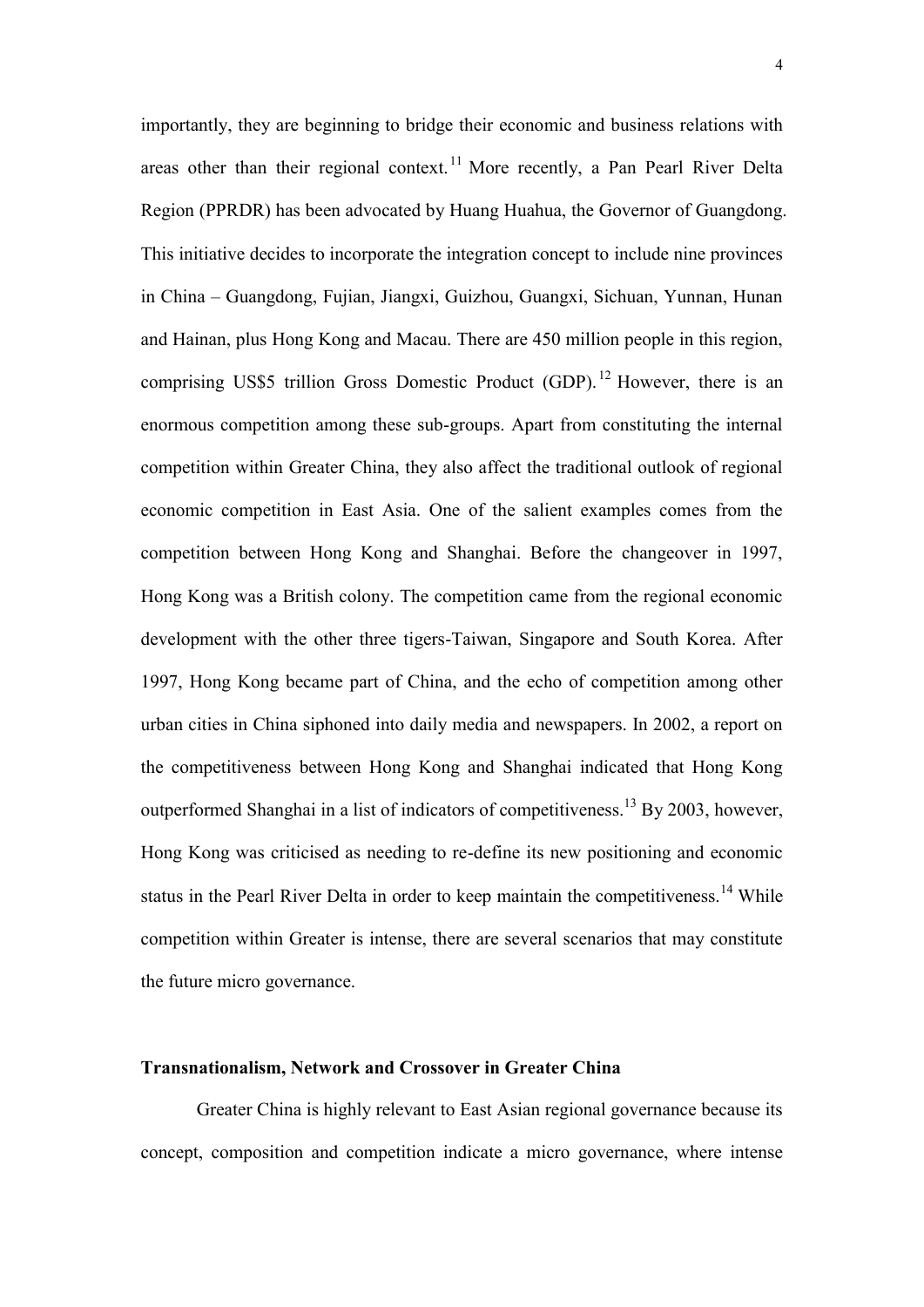border-crossing, time and spatial relevance and strong cultural bondage are intermingled in our globalized East Asian affairs. As Harry Harding correctly pointed out that the concept of Greater China is by no means clear. However, '... but its very vagueness is one of its greatest virtues.<sup> $15$ </sup> Nevertheless, I shall concentrate on the micro governance among the PRC, Taiwan and Hong Kong to illustrate the modes of development that are being constructed by their daily political, economic, trade, human and knowledge interactions.<sup>16</sup> Kenichi Ohmae provides an innovative model to study the economic activities of the nation-states, where more and more interactions are being captured by the four Is: investment, industry, information and individual.<sup>17</sup> The end of nation-states' mirrors the activities developed through economic, social and political interactions in Greater China. He developed his ideas further in trying to locate the 'invisible continent' in the globalized business and economic nexus.<sup>18</sup> In such circumstance, the governance of the invisible continent has to be more eclectic to include the efforts of individual states as well as global society.<sup>19</sup> The importance of economic activities as the major linchpin connecting nation-states has been elaborated by Richard Rosecrance. He initiated a concept of "virtual state" where trade, human capital and flows of knowledge will construct a genuine nexus of activities.<sup>20</sup>

To understand Greater China, the social economic relations and the cultural and social bonds among Hong Kong, Taiwan and China should be studied not just from their geographical angle. Emphasis should be made through the economic and political forces that transcend the so-called geographic boundary among these three areas, particularly in the experience and daily social and economic contacts among all the people who truly constitute the Greater China economic and social nexus. In other words, as described by Thomas M. Wilson and Hastings Donnan, '... borders tend to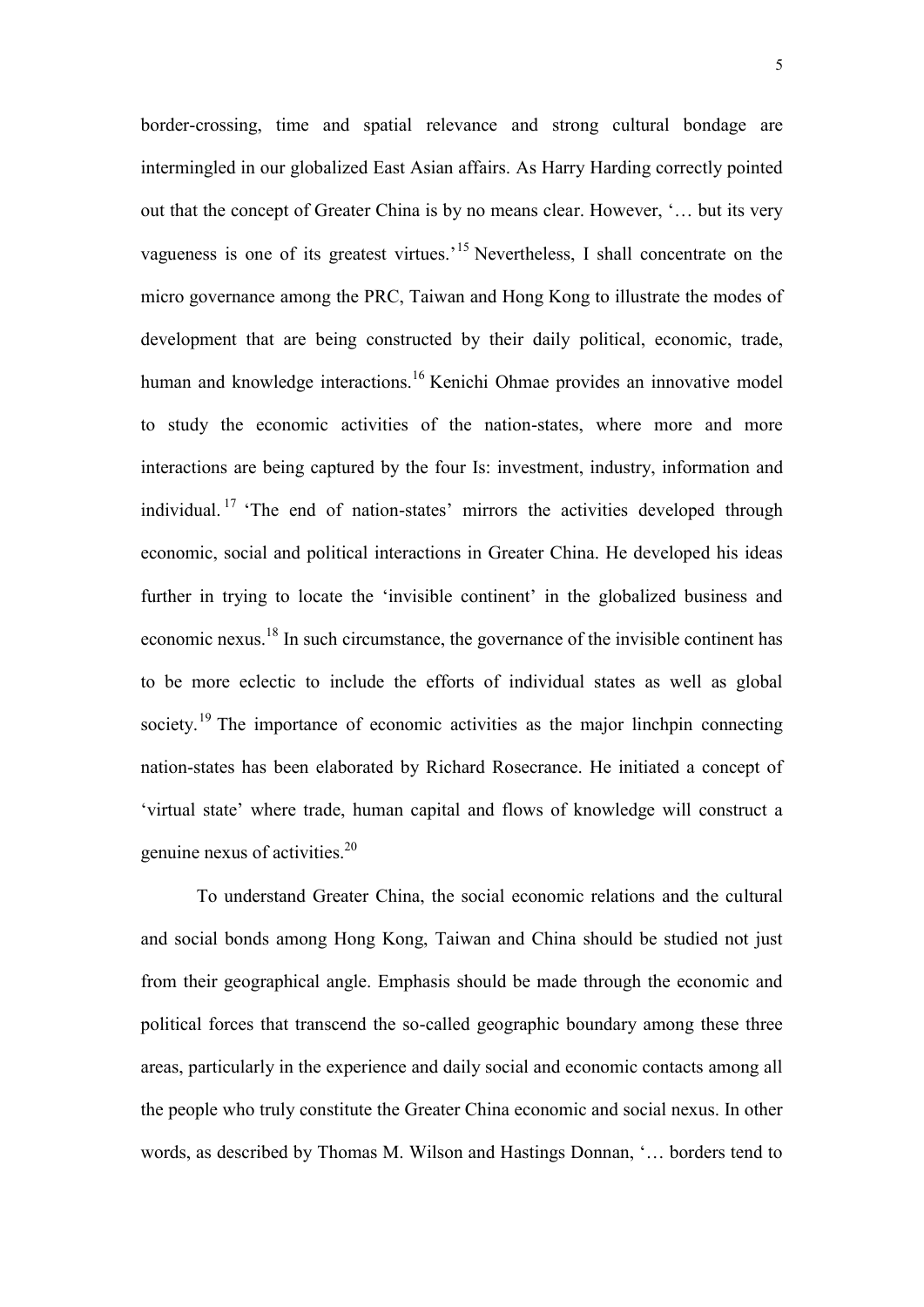be characterised by identities which are shifting and multiple, in ways which are framed by the specific state configurations which encompass them and within which people must attribute meaning to their experience of border life.<sup> $21$ </sup> In understanding border-crossing and global immigrations, Saskia Sassen pointed out that international migration driven by poverty was less convincing. An understanding of global migration, perhaps, should be studied from the ways in which global production and market demand are most intense and robust.<sup>22</sup> Given that China is a gigantic hub of manufacturing and production, it naturally attracts immigrants of whom are those people moving across the boundaries among Hong Kong, Taiwan and the PRC. A 'significant realignment in the social and economic structure' is being constituted within Greater China. $^{23}$ 

In considering the time and spatial connection of Greater China, Sum Ngai-Ling argued that various symbolic and human interactions, such as *guanxi,* of Greater China "… consolidate a reliable and effective social space of relatives, friends and business partners to be called upon for utilitarian purpose.<sup> $24$ </sup> Such human interaction, facilitated mostly in Chinese business circles either inside China or within the Greater China, may give rise to some "ways-of-doing-things" that can enhance business, economic and even political activities. Other studies also demonstrate the facilitation of networking among the overseas Chinese in Southeast Asia. Henry Yeung contended that "In Chinese business, relationships are seen as a means to an end: Chinese businessmen find it advantageous to rely on particularistic ties in their local and overseas business activities because of the restrictive institutional context of Southeast Asia.<sup>25</sup> In studying social networks that are generated by the economic, social and business activities among the Greater China, we should '... regard developmental networks as socially constructed by actors who are conscious of their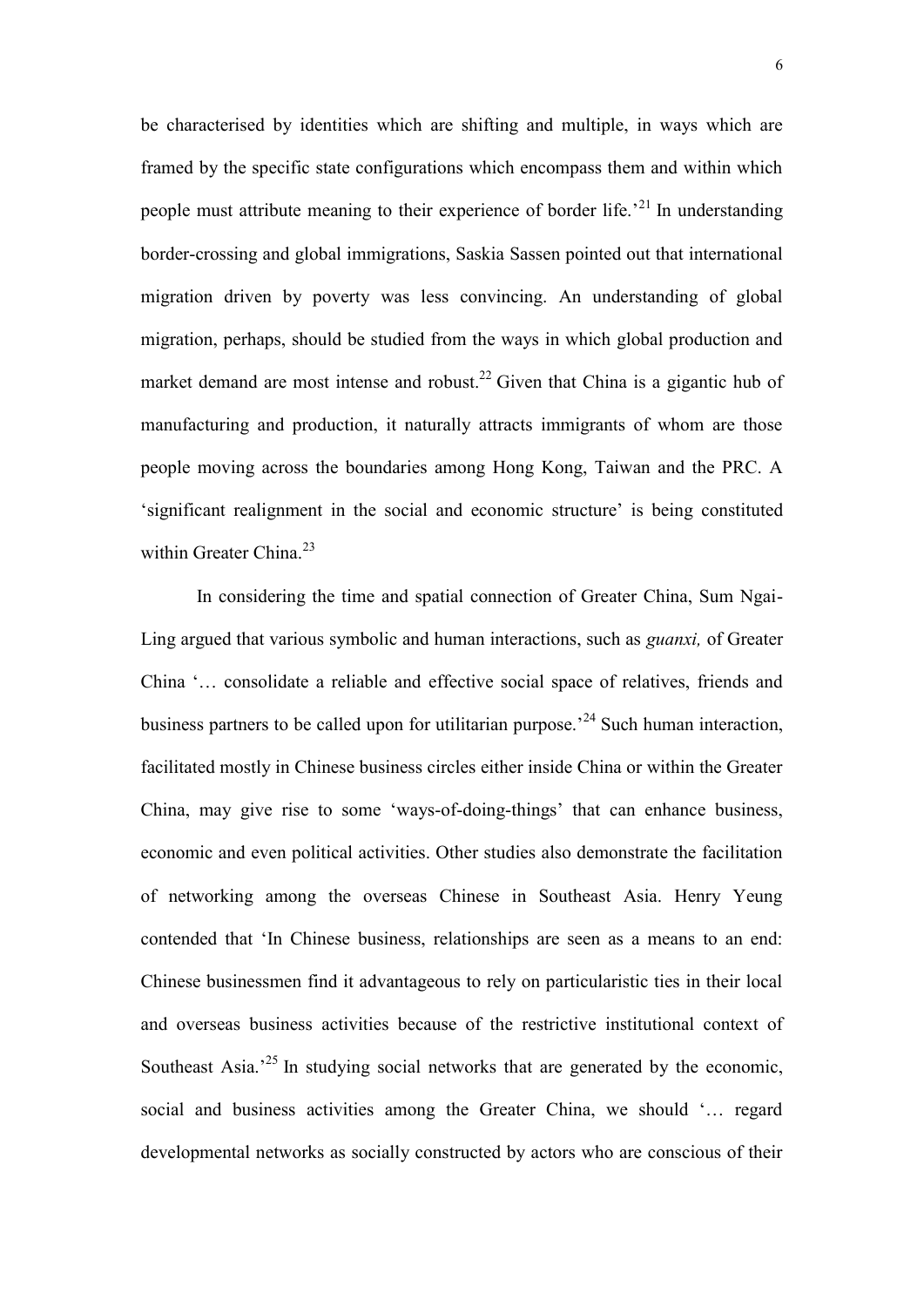participation in networks and who understand these relationships as networks.<sup>26</sup> In other words, given the incentive that social networks can lubricate economic and social activities, there should be ways in which these networking activities can be further invested in the Chinese circle because '... a network can often be greater than its constituent part. $127$  Danny Unger, in order to demonstrate that 'Social capital is the fossil record of successful past efforts to institutionalize ongoing cooperation, applies such concepts to explain how and in what ways that social networks can be built among the overseas Chinese in Thailand as a socially constructed phenomenon.<sup>28</sup> Of course, in the case of overseas Chinese or Greater China, one of the greatest criticisms of social capital is that those who do not have social capital (who do not belong to these Chinese communities) may be excluded from getting the benefits from which social capital generated.<sup>29</sup> To map out the future development of Greater China, one of the most salient areas of interest is the economic geography that constituted by the growing inter-relations of Greater China.<sup>30</sup> Some indicators such as '... economic proximity, the degree of openness to trade, the relative intensity of trade, the flow of foreign direct investment (FDI), the amount of capital from Hong Kong, Taiwan and Macro invested in industrial production and lastly, the density of air traffic' may help to measure the degree of their interaction.

These and many other theories on transnationalism help illustrate the change in Greater China with a certain degree of precision. They also demonstrate a way of understanding how Greater China evolves with those ingredients of change, economic opportunities, migration, social interactions and cultural exchanges, etc. Nevertheless, those theoretical perspectives along the line of transnationalism or globalization paint a picture that cannot capture the entire meaning behind the function and the manifestation of Greater China. The solidarity coming from the Greater China is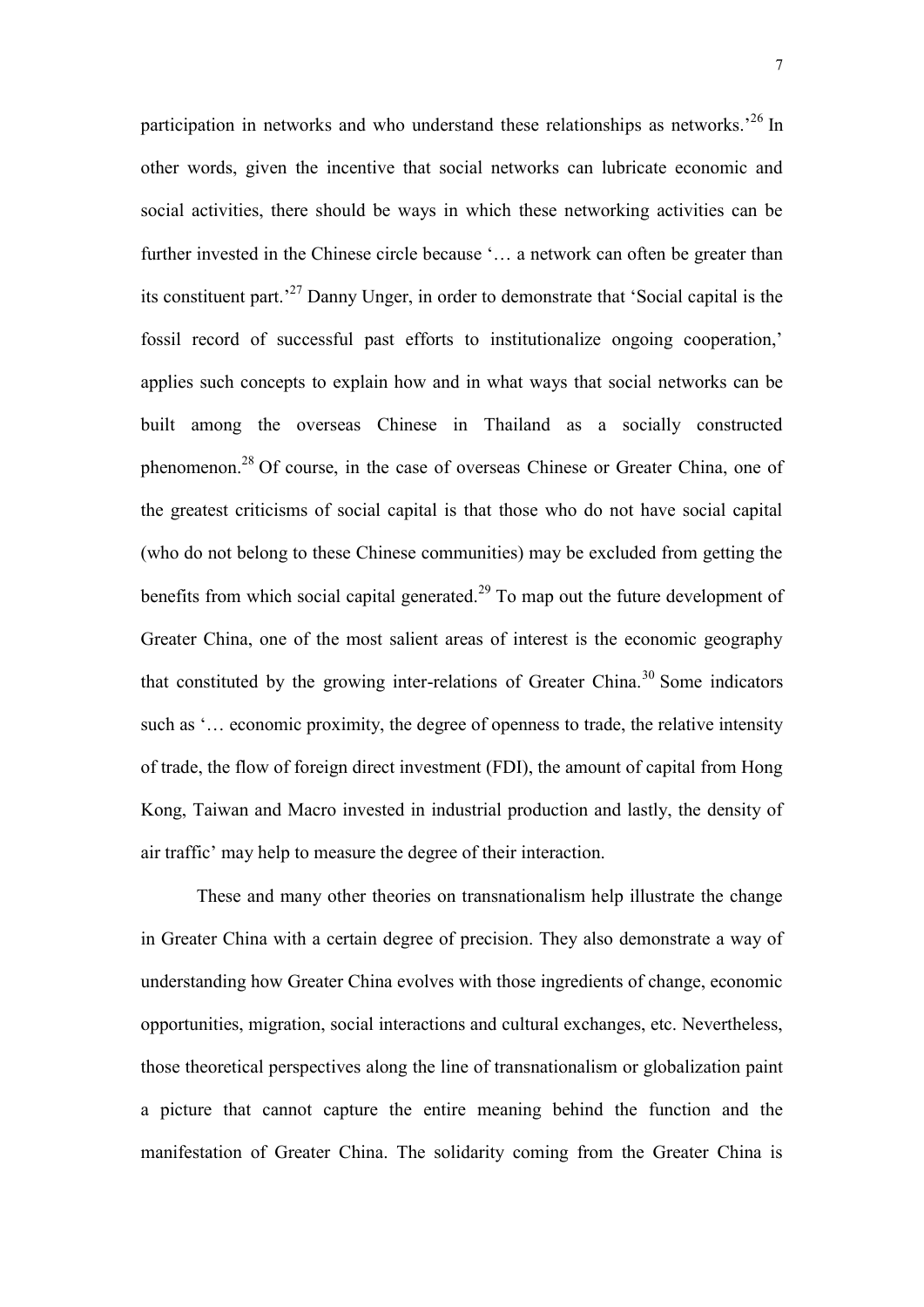different in a sense that those actors (Hong Kong, Taiwan and the PRC) are highly homogeneous in terms of historical, cultural, racial and social background. As Huntington recently warned the alarming influence of the highly homogeneous Hispanic migrants into the United States, $31$  by the same token, the economic, social and political interaction of the Greater China within that highly homogeneous economies will certainly create some questions that require some in-depth analysis. Therefore, if we put the Greater China into a social microscope, we may discern some ways and means of governance. It is in this direction that I am going to throw light to some perspectives on the possible directions of interaction in Greater China.

## **Micro Governance of Greater China in Operation**

As I have mentioned earlier, the constitution of Greater China by the social, economic, political, business and even daily commuting creates some soul searching questions about the possible outcomes of their intense interaction.<sup>32</sup> To what extent has integration been made within the Greater China through these interactions? Is China the economic linchpin or does China need to co-operate in one way or another to facilitate the modes of economic development? What are the attitudes and strategies used by Hong Kong or Taiwan when confronted with such an economic cum social behemoth?

These questions are not easy to tackle. Yet, if we try to work out a conceptual linkage among these questions, we must ask where, and, under what conditions, the interactions among the PRC, Taiwan and Hong Kong will lead to? According to Alex Callinicos, those individuals (an agency) will be interacting with the structure (the society) in order to make history.<sup>33</sup> To what extent does the agency affect the structure depend on pace of interaction, level of interdependence and the synthesis of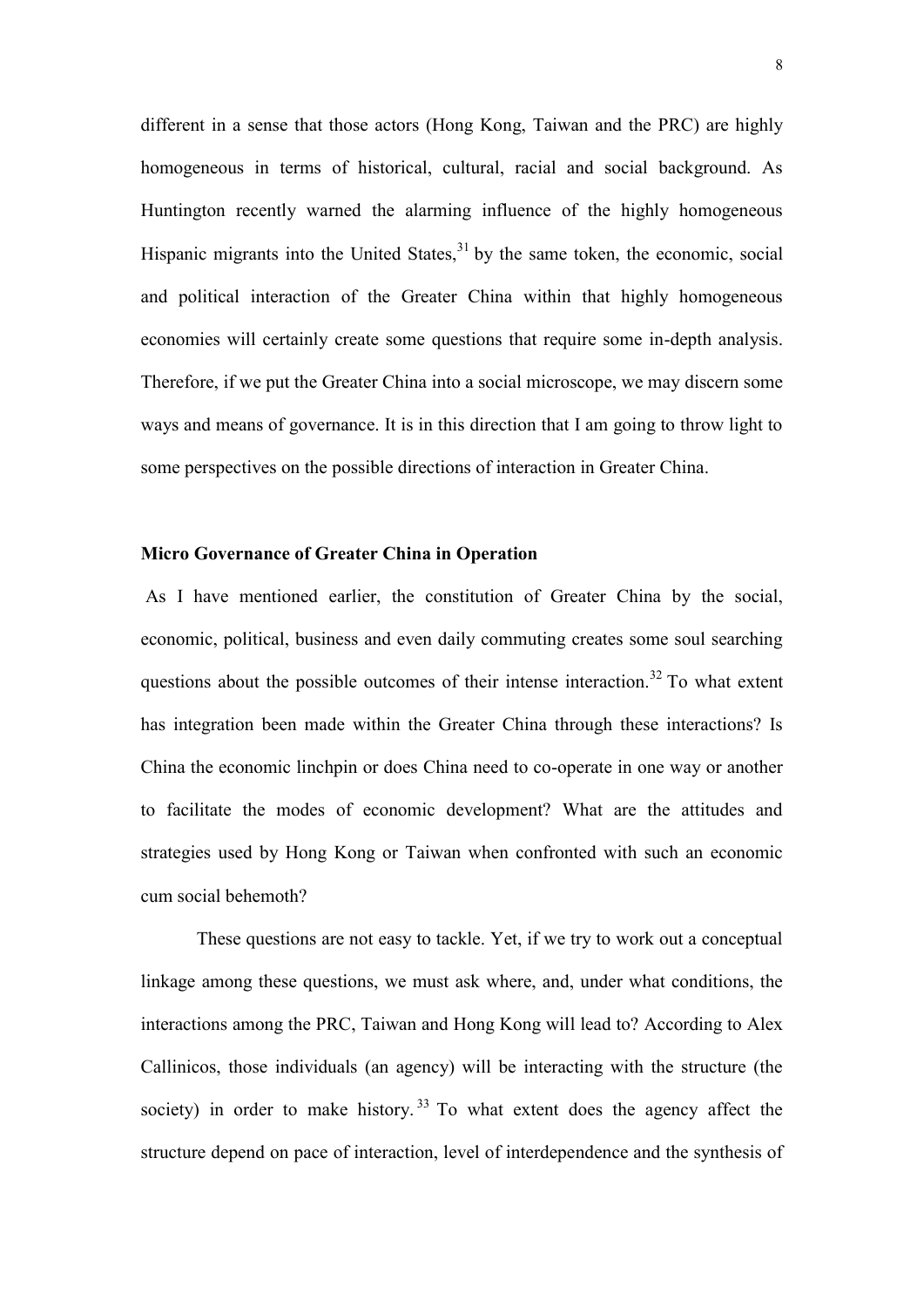their actions.<sup>34</sup> By the same token, people in the Greater China are interacting among themselves through different channels-trade, migration, investment, work, tourist, etc. As William Callahan maintained, the relations of the Greater China "… are not merely state-to-state diplomacy or patterns of international trade and investment, but involve less formal people-to-people relations, flows and disjunctures in a transnational political economy.<sup>35</sup> In addition, the Greater China that we are focusing is highly conditioned by Confucian culture that "… is crucial for an understanding of the political economy and the moral fabric of industrial East Asia.<sup>36</sup>

The previous section indicates that transnational theory initially works quite well in the case of Greater China in explaining their interactions. Yet, Hong Kong, although is still governed by 'One country, two systems,' has been moving toward the PRC not only economically. Many recent evidences indicate that Hong Kong is being assimilated into the contexts of China. Chief Executive Donald Tsang more recently promoted a new identity of "New Hong Kong people," which generally refers to the combination between liberalism and Chinese nationalism.<sup>37</sup> The *Economist* once used "slow boiling" to describe this process. I shall argue that they are instead inadvertently to be moved along the way in which there is no alternative. Taiwan is once called a "renegade province" by the PRC. It becomes a mission and imperative for the PRC to re-capture Taiwan. In other words, transnationalism theory is not enough to explain the conundrum of Greater China. The economic integration, business investment and the people"s moving in and out across the PRC, Hong Kong and Taiwan partly constitute the consensus of "Chineseness". Collectively, these inter-mingled economic, social and cultural elements help develop an emerging catalyst of change, which needs some more analytical tools to further investigate.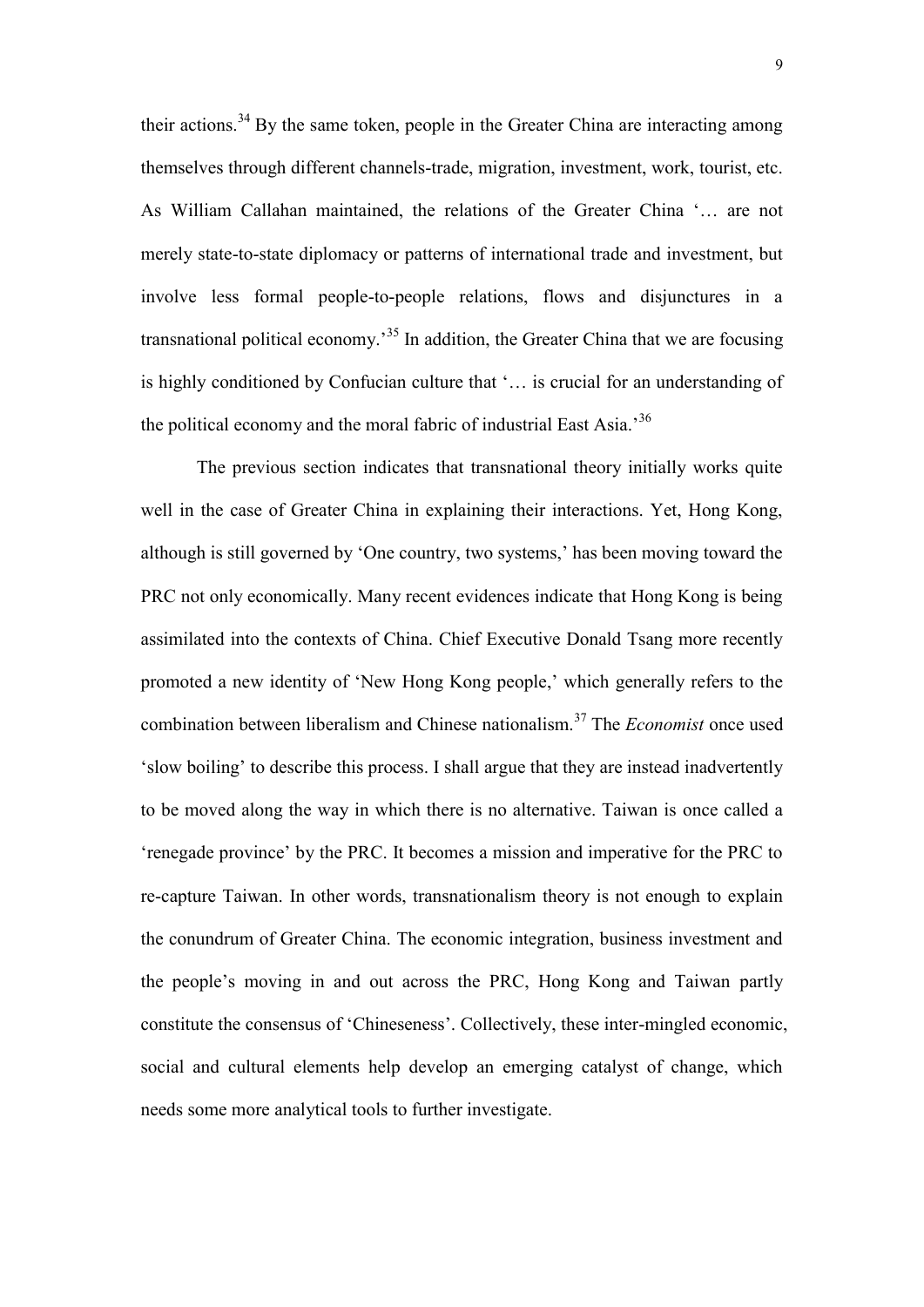

#### **Figure 1: Perspectives of Greater China's Interactions: The Four Is**

Figure 1 indicates four possible perspectives that may be used as the conceptual tools to probe their interactions. The horizontal X axis represents the trend of their historical development. The vertical Y axis indicates the modes of interactions among the PRC, Taiwan and Hong Kong. Line H represents the economic influence of the PRC in Greater China. Line G represents the economic influence of Hong Kong and Taiwan in Greater China. What I am trying to illustrate is not individual economic development, which can go up and down. My argument is that Taiwan and Hong Kong become less and less visible by moving into the swirl of Greater China economic development, where the PRC is the biggest player.  $38$ According to the survey that conducted by the *Commonwealth Magazine* in Taiwan, there has been an indication of marginalization of Taiwan in four aspects: trade dependency on the PRC, decreasing of foreign direct investment (FDI), decreasing the number of travellers and less Taiwanese students going abroad to study.<sup>39</sup> 1997 is a reliable year of distinction because Hong Kong was returned to the PRC. In addition, the 1997 Asian financial crisis proved to be extremely important to the consolidation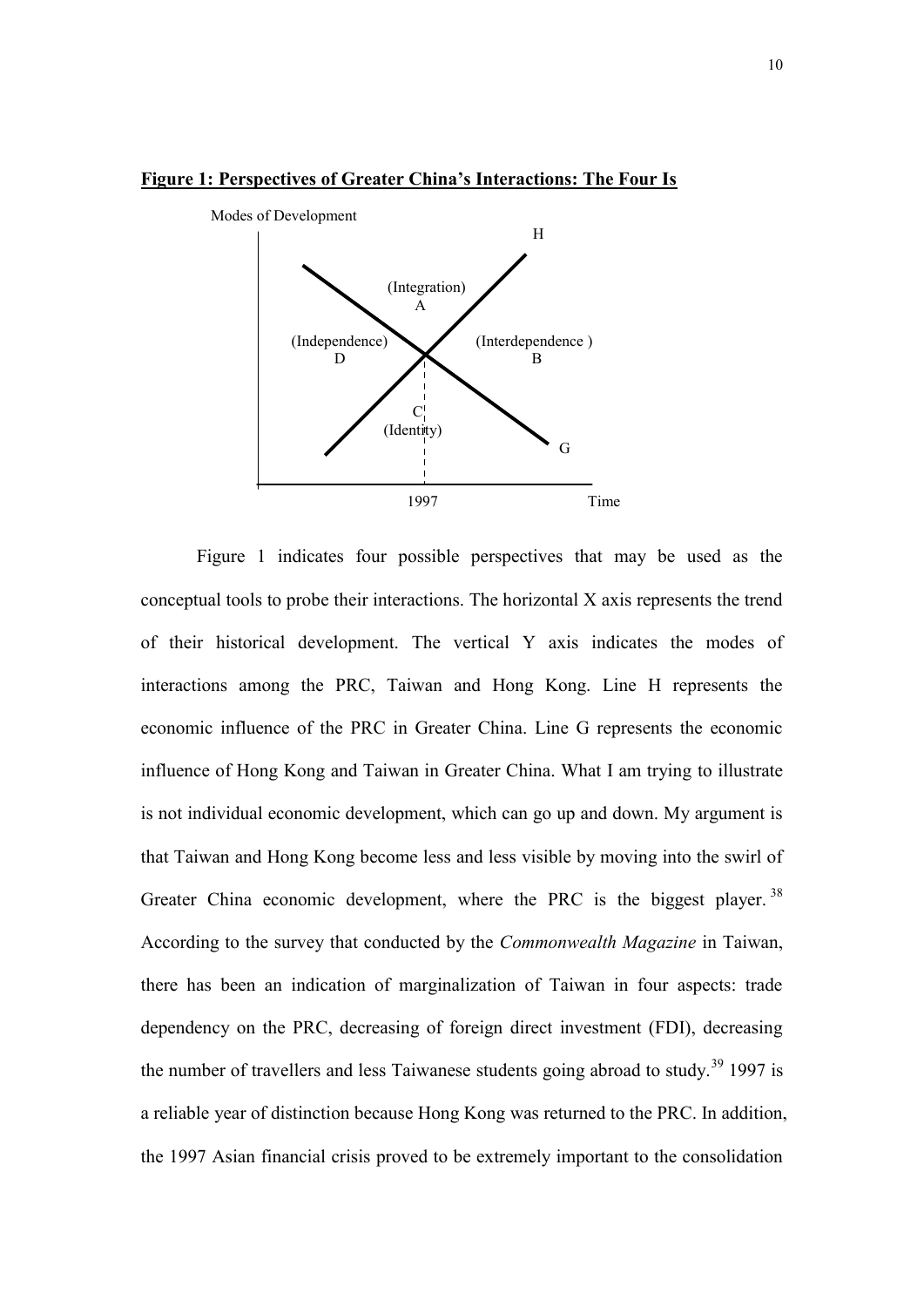of the PRC"s economic power in East Asia later on and the forth-coming debates on China's 'peaceful rise' and 'soft power'.<sup>40</sup>

Such combination of interactions gives rise to four possible zones of interaction. I therefore tentatively call them four Is: Integration, Interdependence, Identity and Independence.<sup>41</sup> The four Is attempt only to probe the opportunities and challenges that lie ahead confronting with Greater China. Zone A is zone of Integration, under which both Hong Kong and Taiwan merges with the PRC in terms of economic development. The process is ever changing and to be more comprehensive by the day-to-day interaction. Zone B is zone of Interdependence, where economic interaction is one of the most important parts of the modes of interaction. Nevertheless, the PRC cannot go it alone to perpetuate its economic development. Other factors such as the United States, globalization process and international organization also provide impetus to co-operate and co-ordinate with Hong Kong and Taiwan. There are chemicals to be made underlying the globalization. In other words, the world helps facilitate the interaction of Greater China by not being pedestrian but actively in posing some principles in seeing the Greater China to follow the track. In addition, Zone C is the zone of Identity. It demonstrates that the social interactions among the PRC, Hong Kong and Taiwan act more independently according to the general public's social and economic experiences. People living in this social and economic milieu perceive more than they can digest in terms of economic opportunities and political disposition. They turn to something different. Arguably, it is very hard to read the mind of the people. Zone D is the zone of independence. This zone illustrates that the interaction, especially in the case between the PRC and Taiwan, has been held back by the independent movements in Taiwan during the presidency of Chen Shui-bian of the Democratic Progressive Party (DPP)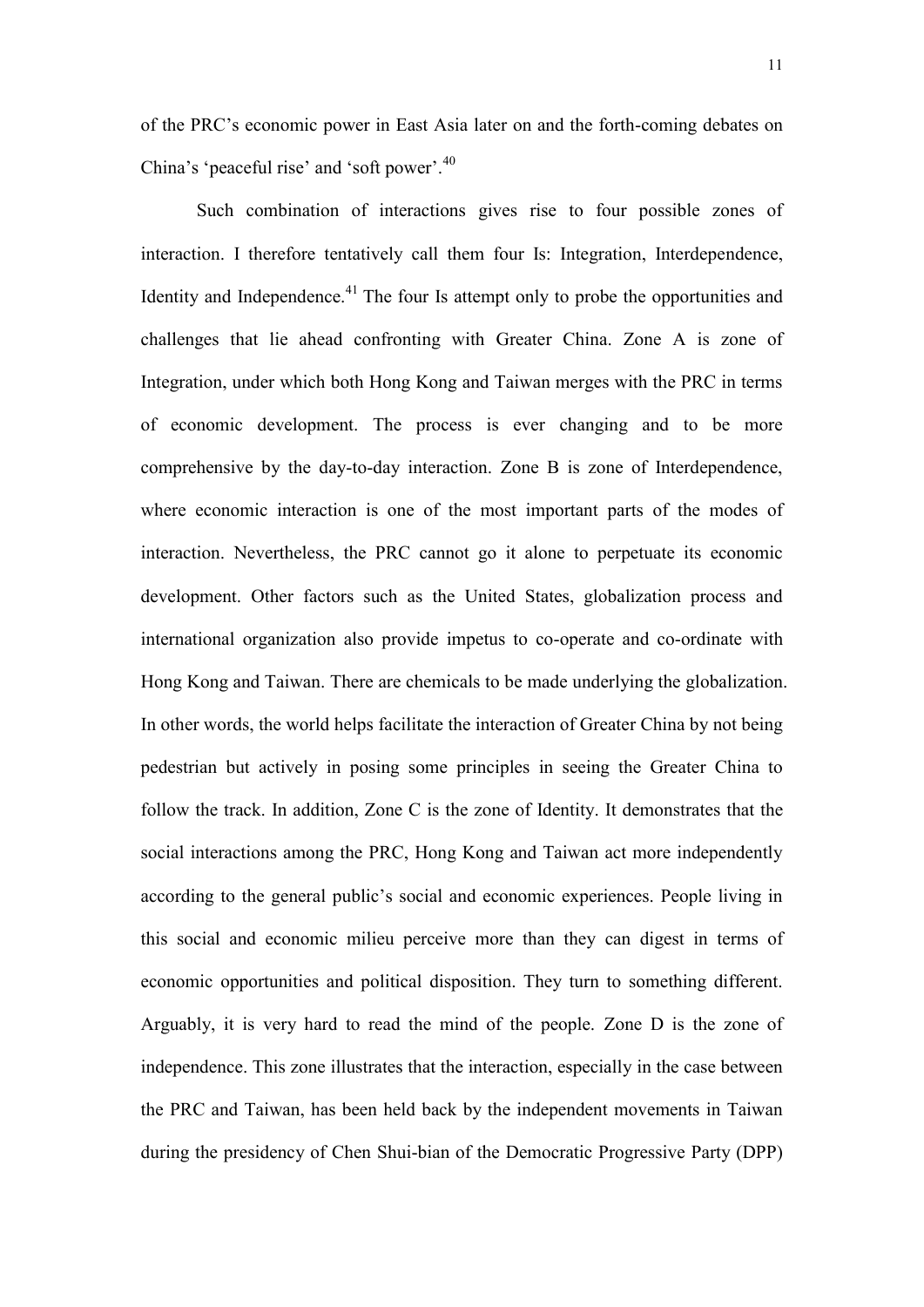from 2000 to 2008. These four perspectives do not intend to cover all aspects of interactions of the Greater China. Yet, they help us conceptualise the ever-changing political economy of Greater China.

#### **Integration**

Under Zone A, Taiwan and Hong Kong will merge with the PRC in terms of their increasing economic interactions, FDI and knowledge transfers, etc. economic growth. This development has been materialised through various mechanisms and processes. For instance, Hong Kong recorded 12.1 percent real growth of GDP in the second quarter of 2004.<sup>42</sup> Yet, the recovery of Hong Kong's economy was created out of the "visible hand" from the PRC. After the SARs outbreak, The PRC began to launch various measures to boost the economy of Hong Kong by first signing the CEPA with Hong Kong government, under which many Hong Kong made products would be excluded from tariff. CEPA became more extensive in the middle of 2004, and more Chinese investors would like to have reciprocal benefits to be able to invest in Hong Kong. In fact, after the signing of CEPA, it galvanised the search for business opportunities with Hong Kong among some cities in China. Some neighbouring cities such as Foshan, Jiangmen, Dongguan, Shunde, Zhongshan, Zhuhai began to search for ways and means of economic integration.<sup>43</sup> Later, in order to further enhance Hong Kong"s economy, the PRC allowed more Sojourn travellers to come to Hong Kong to consume. Other more creative ideas such as Pan Pearl River Delta Regional Co-operation was put forward onto Hong Kong to materialise economic integration.<sup>44</sup> To facilitate a better way for the daily activities for the people crossing Hong Kong"s border to China, the Hong Kong Immigration department began to issue a new identity card. It can be used to clear the customs by just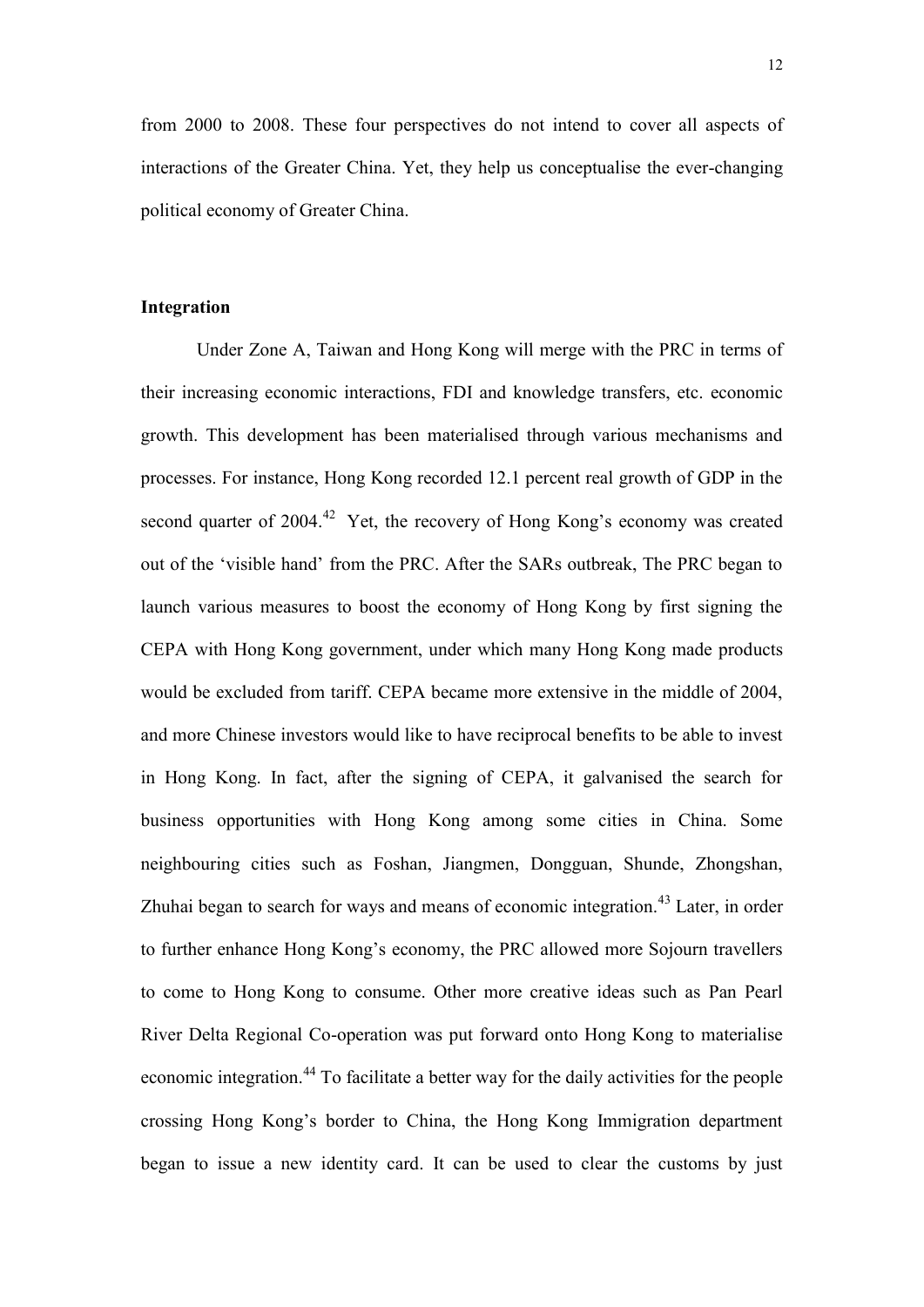inserting the card together with putting your finger on the screening machine. This mechanism is a result of the government's policy toward integration between the people in Hong Kong and their cross-border social and economic activities.

In terms of cross Strait economic integration, according to Karen Sutter, "Further cross-Strait economic integration and specialization seem inevitable given the highly complementary nature of the economies of the PRC and Taiwan.<sup>45</sup> For economic benefit alone, further economic integration between China and Taiwan is buttressed by the possibility of profit making, especially in terms of foreign direct investment. Charng Kao, Director of Chung-Hua Institution for Economic Research, demonstrated that profit from investing in China could be obtained, especially for those first movers.<sup>46</sup> The 1990s also witnessed many Taiwanese entrepreneurs investing in the PRC, making the division of production between Taiwan and the PRC an inevitable outcome of future development.<sup>47</sup> More interestingly, there is a newly developed trend which is to build primary and secondary schools to cater for the Taiwanese businessmen who"s been in the PRC for a long period. For one thing, those Taiwanese businessmen do not want their kids to be educated in the local schools in the PRC for fear of the political indoctrination. Secondly, it would be a more economical way than that to send their kids to the international schools in China.<sup>48</sup>

According to the Investment Commission, Ministry of Economic Affairs in Taiwan, Taiwan had already invested US\$37.7 billion in the PRC from 1991 to June 2004.<sup>49</sup> In terms of remittance, in the first six months of 2004, Taiwan had made US\$870.45 million individual remittances to the PRC, up 57 percent from last year.<sup>50</sup> In the same period, International phone call from Taiwan to the PRC increased 34.9 percent with  $137,073,340$  calls all together.<sup>51</sup> Those telephone calls, whether due to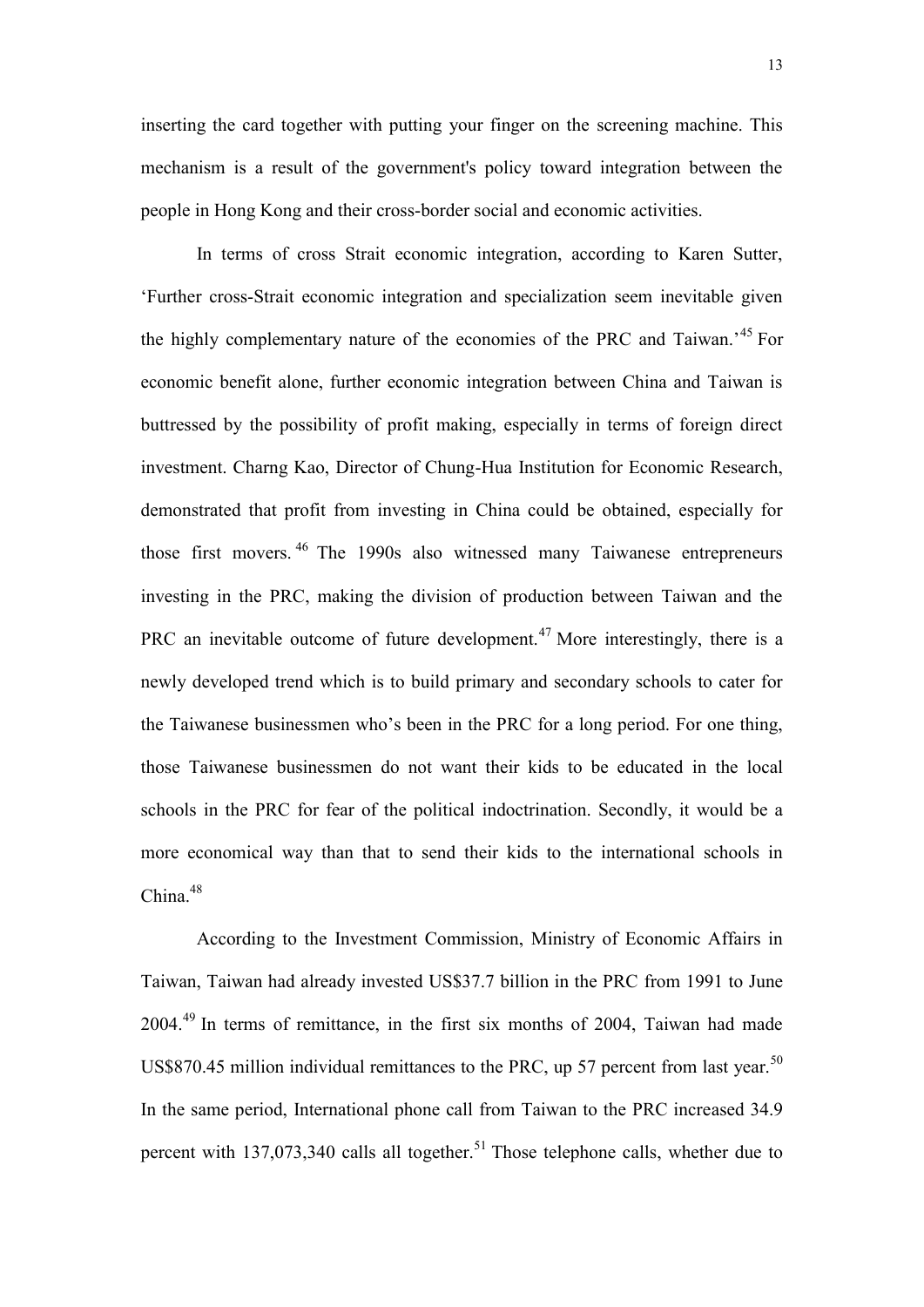the reasons of business activities or family affairs, genuinely construct a social and human network that facilitate transnationalism in today"s globalised world society. As Steven Vertovec pointed out that "One of the most significant (yet under-researched) modes of transnational practice affecting migrants' lives is the enhanced ability to telephone family members.<sup>52</sup> Those calls and telecommunication help paint another picture behind the integration process that generated by the day-to-day economic and social activities between Taiwan and the PRC. In the study of Chinese transnationalism, Donald Nonini and Aihwa Ong regarded "Chinese transnationalism as a culturally distinctive domain within the strategies of accumulation of the new capitalism-both Chinese and non-Chinese-emerging over the last two decades in the Asia-Pacific region.<sup>53</sup> Other obvious integration process included the building a bridge from Hong Kong to Macau and Zhuhai. According to Michel Enright and Edith Scott, the economic benefit should be the heart of the discussion of such massive infrastructure when economic integration is concerned.<sup>54</sup> The integration between Taiwan and the PRC is moving to another level beyond economic and business investment but to more cultural and social factor such as education. In order to cater for the education of the children of those Taiwanese businessmen, there are lots of schools that established especially for these students.<sup>55</sup> Given the fact that the pace of integration has been developed in different aspects in the Greater China, yet, we cannot rule out the regional influence or the interdependence that entails their interaction.

#### **Interdependence**

Zone B represents the zone of interdependence. Here in this area of interaction, the economic relations among Hong Kong, Taiwan and the PRC not only work in a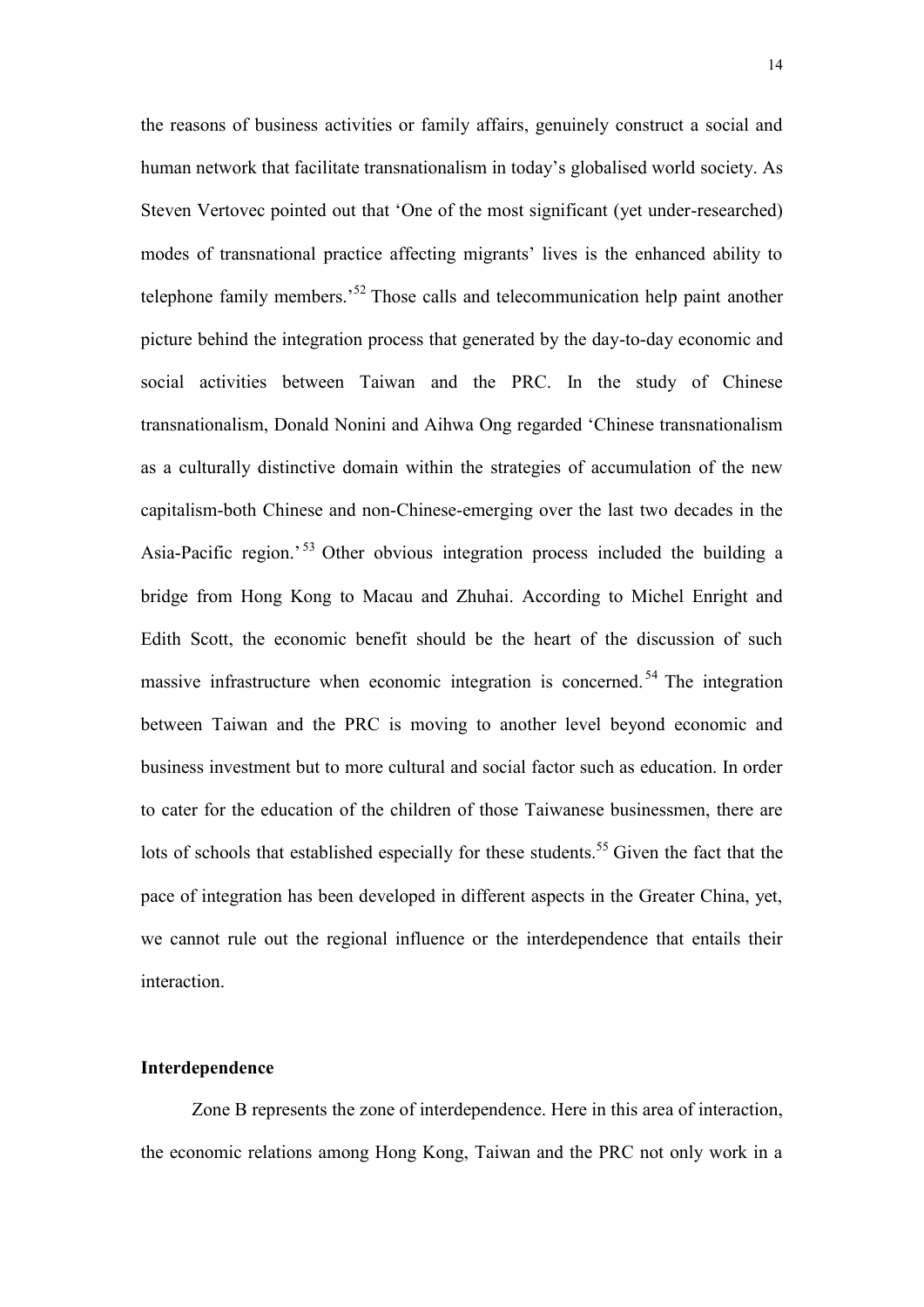centripetal manner that is moving toward the PRC, but also become more interdependent in a way that engenders mutual recognition and co-ordination. To begin with, the so-called economic security has been gradually developed to come into being a force of connection among the Greater China. Unlike the Cold War, when East Asian international relations were under the ideological contention between the United States and China, the post-Cold War international relations, very frequently, precipitated the ideas of economic development and the importance of market mechanism in resolving economic conflicts.<sup>56</sup>

To mention, the Asian financial crisis became a salient, if not classical, case that shattered many people"s dreams of Asian miracle. Yet, in the case of China, according to Lowell Dittmer, "One significant strategic implication of the crisis has been to enhance the relative importance of China.<sup>57</sup> That China did not devaluate its currency was praised by many Southeast Asian countries because they had already suffered a lot due to the financial crisis and the 'rescue' from the International Monetary Fund (IMF). Greater China, on the contrary, was the region that affected the least among the other countries. Taiwan did devalue her currency in October 1997. Yet, she still recorded almost US\$6 billion trade surplus in  $1998!^{58}$  Hong Kong's economy was affected after the Asian financial crisis. Nevertheless, there was no single bank closed down immediately after the crisis.

To China, the implication of the Asian financial crisis is that first, China becomes economically more important in relation to other East and Southeast Asian countries. Chinese currency was not, and still is not, an international currency, although economists are having different views on the liberalization and revaluation of the Chinese *renminbi* (Chinese currency).<sup>59</sup> To facilitate economic growth, China needs Hong Kong to provide a window for receiving international financial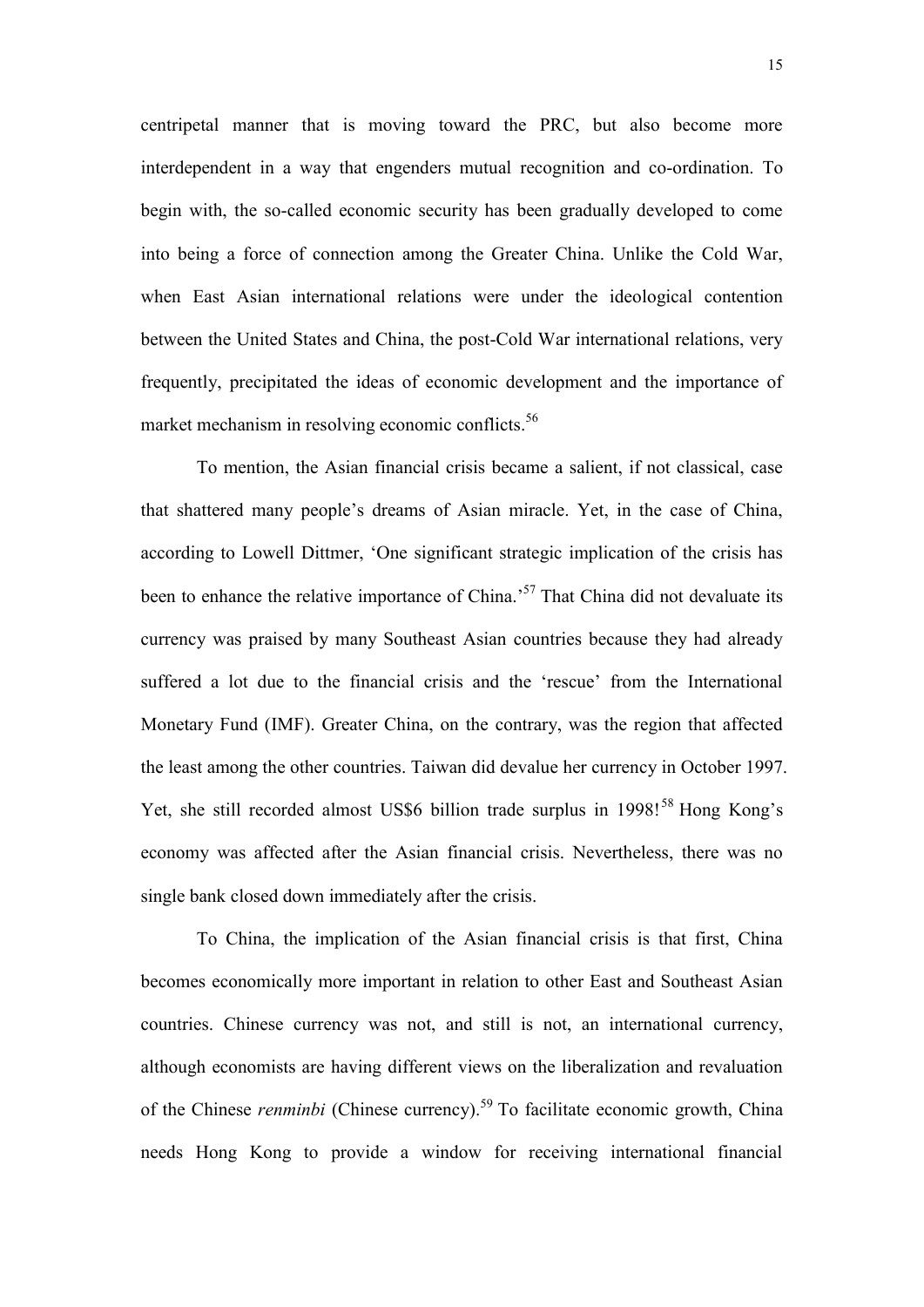knowledge. As can be seem from the consolidation of Hong Kong"s financial strength from the Asian financial crisis, Hong Kong also serves as a place for initial public offering (IPO) for many Chinese enterprises.<sup>60</sup> For instance, Air China and ZTE (a Chinese maker of telecommunications equipment) wanted to raise US\$750 million to US\$1 billion and US\$350 million to US\$400 million, respectively in the late 2004 in Hong Kong.<sup>61</sup> Taiwan has other options to maintain the interdependence with the PRC. One argument maintains that Taiwan may use its economic power, through trade and investment, to leverage a certain weight between economic and political power in terms of cross strait relations. In other words, as Greg Mastel contended, "…, many Taiwan leaders perceive growing economic ties with China as a disincentive to military action against Taiwan by Beijing. This viewpoint ensures a generally sympathetic ear in many quarters for the lobbying effort of the Taiwanese business community.<sup> $62$ </sup> The underlying assumption of this argument is that the relations between China and Taiwan is a repetitive game. As long as the interactions (trade, investment, immigration and communication) continuous, the long term relations should be leading to a more co-operative manner. $^{63}$ 

In addition, the joining with international organisation, World Trade Organization (WTO) and Asian Pacific Economic Cooperation (APEC) provides another platform for Taiwan to play Beijing"s political influence against the international economic and political recognition. According to Gerald Chan, "However, for a country in a situation in which state-to-state relationships are difficult to establish, like the case of Taiwan, participation in international organisations assumes a greater significance as a means to strengthen a country"s international legitimacy.<sup>, 64</sup> For instance, the PRC began its re-application for WTO membership in 1986. Eventually, both the PRC and Taiwan became WTO members in December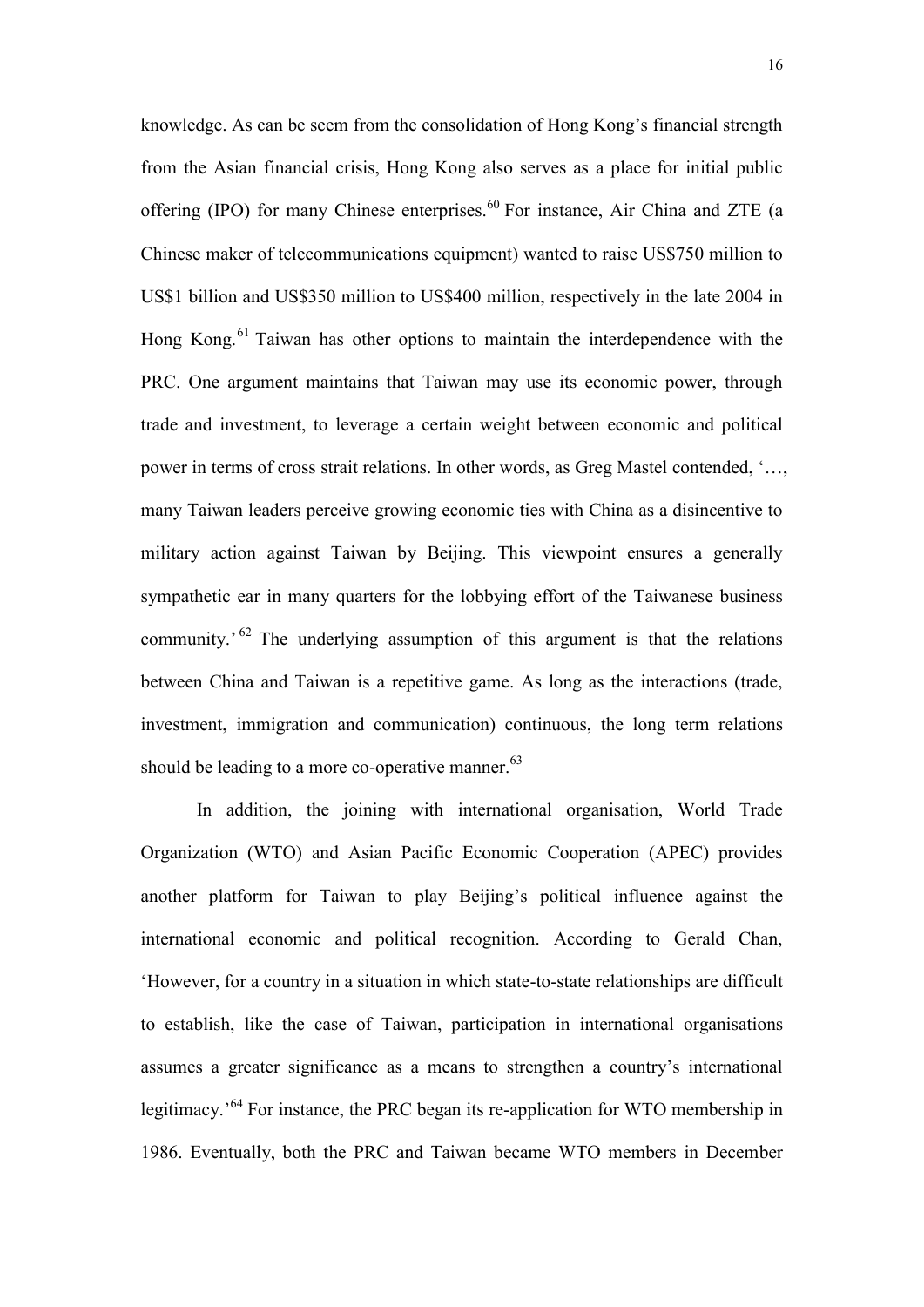2001. In terms of cross strait relations, WTO serves as a linchpin for both countries to use economic and legal means to solve issues relating to economic affairs. More importantly, WTO, as one of the most important economic organisations in the world, allows certain disciplinary effects to take place between Taiwan and the PRC, providing a valuable international forum to Taiwan to resort to international recognition, if not sympathy.<sup>65</sup>

## **Identity**

C refers to the zone of identity. The questioning of Greater China being indifferent from China"s influence, in the first instance, seems impossible. It mirrors a similar tone that contended by Gerald Segal"s 1999 article named "Does China Matter?" in *Foreign Affairs*. <sup>66</sup> Needless to say, economic incentive, political and business relations all conjured up an ethos of relations, if not tied bondage, among Hong Kong, Taiwan and the PRC. However, in the case of Hong Kong, after the collapse of the housing market, the risk of unemployment, the economic downturn, the SARs outbreak, the half million demonstration on the street on 1 July 2003 and the inability of electing their own chief executive; according to Yeung Au, Hong Kong people began to realise that they should rely on their own. More and more people become self-employed as a result.<sup>67</sup> They enjoy this risky but flexible working style, especially for those with entrepreneurship. Yet, this trend is also likely to generate a sense of disassociation from the society, resulting in gradual decline of social capital.<sup>68</sup> Similarly, this 'liminal citizenship,'<sup>69</sup>-being Chinese in nature and nurtured in the former British colony, creates an identity crisis, given the flux of political and economic maze.<sup>70</sup> In anthropology, liminality studies, according to Victor Turner, refer to entities that are "neither here nor there; they are betwixt and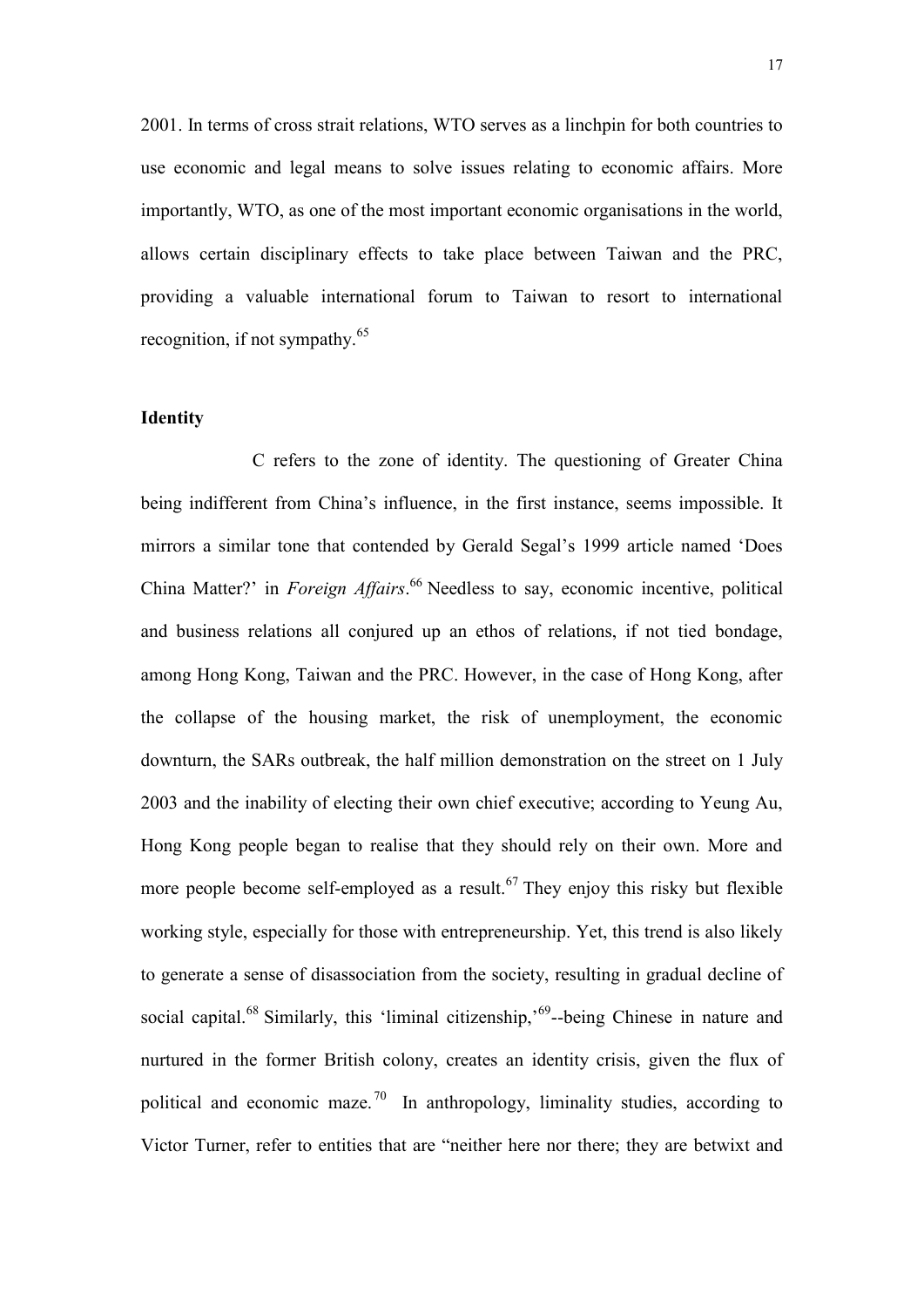between the positions assigned and arrayed by law, custom, convention, and ceremonial."<sup>71</sup> The July 2007 demonstration for the protection of Queen's Pier from being demolished was considered to be a reveal of the "collective memory" among the people of Hong Kong toward the consolidation of Hong Kong"s unique identity (a former British colony turned Special Administrative Region (SAR) under Chinese sovereignty). $^{72}$ 

In other words, the identity of Hong Kong people has been under-going a transformation from the question of "does it matter?" to "all it [identity] matters". On political identities, the dichotomy of the landslide victory of the pro-Beijing Democratic Alliance for the Betterment and Progress of Hong Kong (DAB) over the pro-democracy group in the District Election in November 2007 and the landslide victory of the pro-democracy candidate Anson Chan over the pro-Beijing candidate Regina Ip in the by-election of the Legislative Council in the early December 2007 sent a clear distinction between social and political identity. In terms of social identity, DAB does the job of catering harmony and services on district level,  $73$  and yet, the landslide victory of Anson Chan demonstrated that people still identify an open and liberal political environment, if an open election is given.

Taiwan"s experience is not sanguine either. The economy of Taiwan dichotomises between two groups: the haves and have-nots. The haves are those people who have been investing heavily economically as well as politically in China. They tend to be more positive toward the economic relations between China and Taiwan. The have-nots are those people who do not or could not invest in China, resulting in placing all their political stakes in Taiwan. They feel that their economic opportunity and international space have been restrained.<sup>74</sup> Besides, if we believe that the mass media does provide a certain level of accuracy in reflecting the social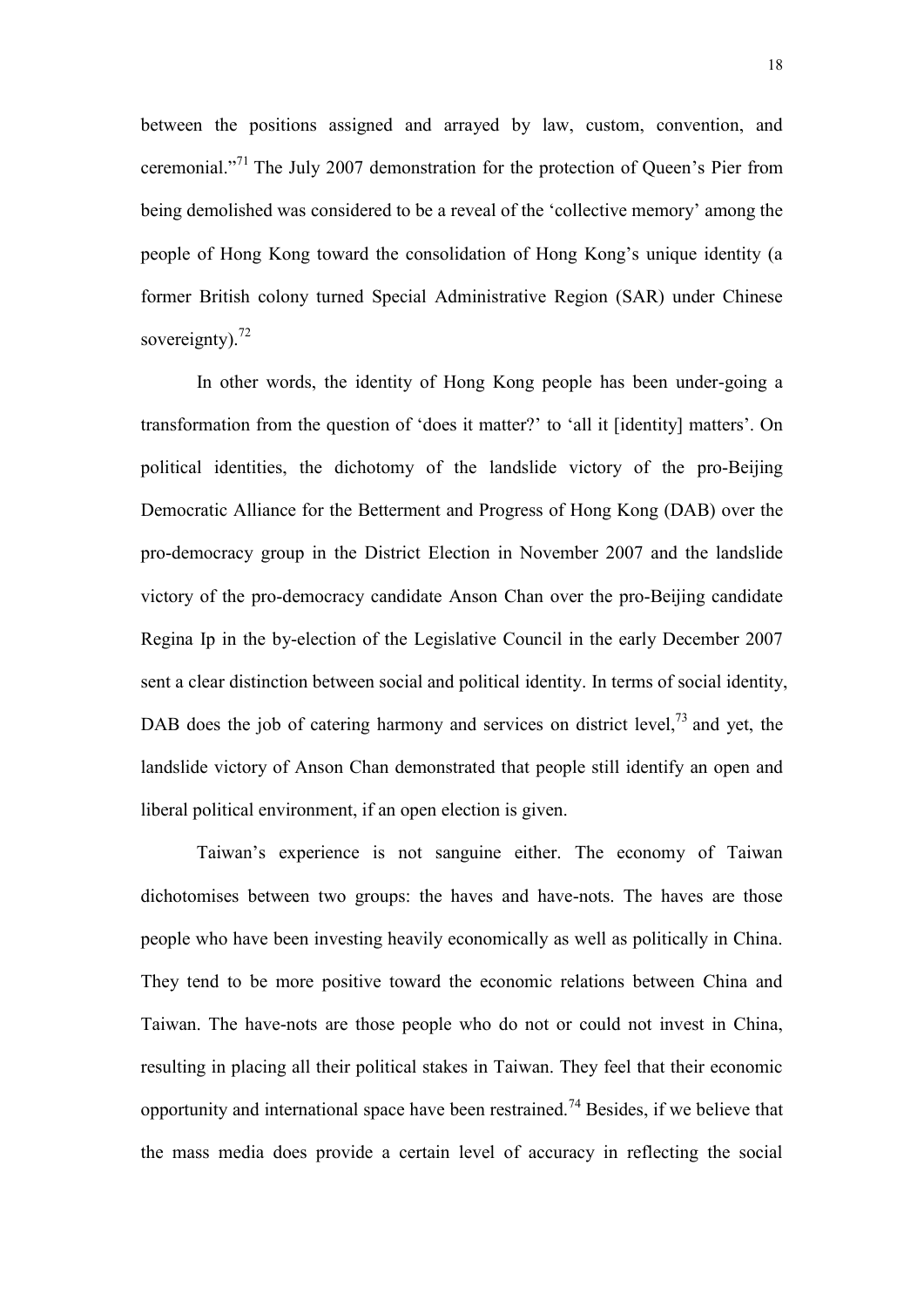situation in Taiwan, the mass media actually paints a very different picture about the general attitude toward the so-called China"s influence. One intriguing example is about the news reports on TV. On the same screen, there is an anchor presenting with subtitles running at the bottoms, on the top and sometimes on the right telling the audiences other pieces of news happening elsewhere. If this is not information explosion, this kind of multi-dimensional news reporting will certainly paralyse your sense, if not your mind. In addition, amount the hundred strong television channels in Taiwan, the coverage and the degree of diversification are literally to instigate people from listening to or understanding of local social, economic and political relations and across the strait. Some cluster of channels cover stock market predictions by some financial experts, another cluster of channels covering those solo female dancers dressing in bikini, some other cluster of channels covering Buddhism preaching, amongst many other news channels, etc. If those channels reflect some of the preferences of the audiences, one possible explanation would be that there are many audiences who want to search for alternatives. Buddhism, for instance, is an alternative for those who want to disassociate from the reality, which is supposed to be flooded with sins and different kinds of wrongdoings. By listening to the Buddhism preaching, one's mind and soul can be relieved, sometimes redeemed if following closely those preaching. Although some channels seem to be tacky and even indecent, the government has no alternative but just to put up with this kind of media with an ostrich policy. Of course, from the TV station"s points of view, the production of such programmes may probably be the own source of income because there are viewers; and therefore there are advertisement.<sup>75</sup> Yet, it also can be interpreted as a way in which neither does the government want to offend the people (the voters) nor does it want to offend the media (the umpire).<sup>76</sup>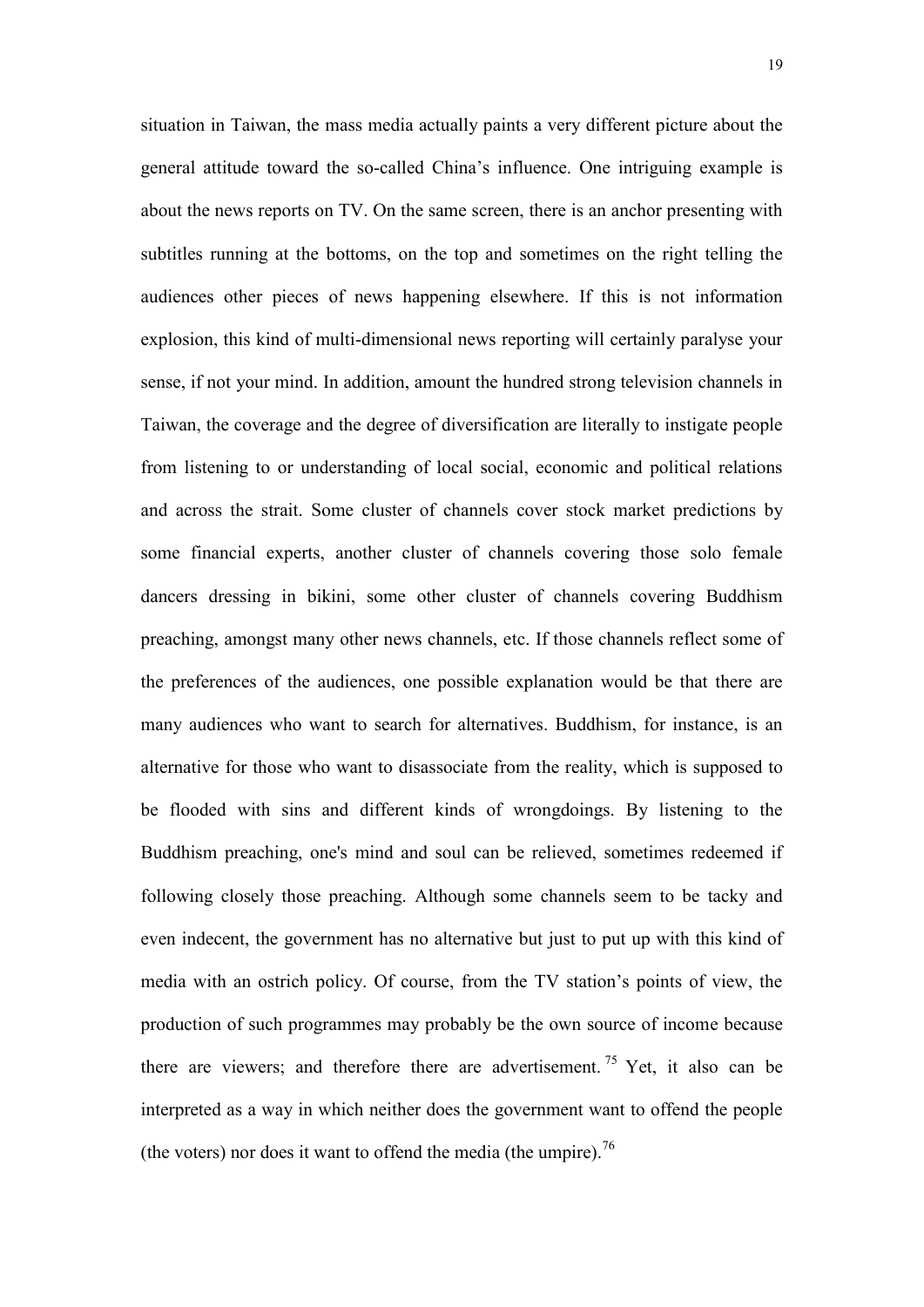To understand, many people become disinterested in either the jumping onto the bandwagon of the rise of China or to stick with the idea of independence. They are being indifferent of the political and social situation. The mass media here provides some "neurotherapy" to the public with "dancing dopamine", if not 'information Prozac' to cure the general public's depressive feeling towards the economy or the politics. In the international environment, the rise of China gives rise to many talking points for people in general and some speculations and analysis among policy makers and academic workers.<sup>77</sup> Yet, among those Chinese (Hong Kong and Taiwan) who experience and live with the day-to-day bombardment of the "clear and present influence" of the PRC, there comes those middle-ground ways for them to choose away from the political and economic extremes. Yet, this categorisation may not be exclusive in trying to capture the whole development of the general public towards public affairs. They point to some illustrations which may be useful in trying to examine the social response in Taiwan toward the rise of China.

#### **Independence**

The final zone D refers more towards the political situation, if not impasses, between Taiwan and the PRC. The re-election of Chen Shui-bian, the incumbent president, as the new president of Taiwan in March 2004 re-inserted some unknown political as well as economic factors between Taiwan and the PRC. In his second term inaugural speech on 20 May 2004, Chen emphasized the need to revise the constitution and the reconciliation of the ethnic differences. Although he did mention that he would establish a committee for cross strait peaceful development, he did not mention re-unification.<sup>78</sup> That sort of political message has been translated as, according to the PRC, politically intransigent and ideologically unforgivable. No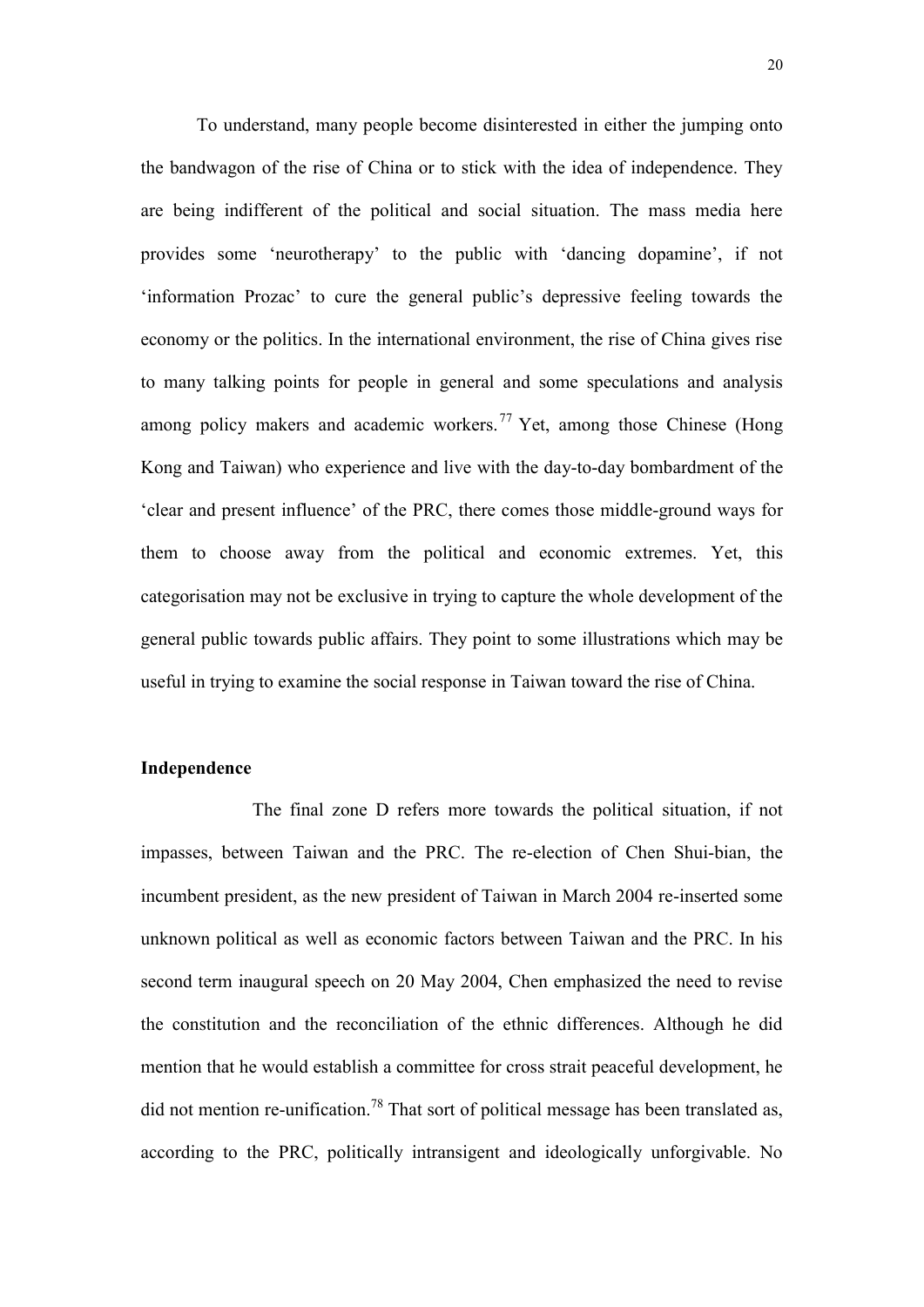wonder on the eve of his inaugural speech, a group of Chinese Taiwan relations specialists openly advocated Chinese nationalism through the three-abundance policy: abundant 2008 Olympic game, abundant economic development and abundant Sino-American relations in order to pose some pressure, if not an ultimatum to the new leader of Taiwan.<sup>79</sup>

For one thing, Chen"s political ideology is to treat Taiwan as a sovereign state, making the PRC very annoyed. In an interview during his first term of administration, he defined Taiwan as a "sovereign state …. Neither the ROC nor the PRC is subordinate to the other. I want to make it clear that Taiwan is not a part of, a local government of, or a province of any country. This is a fact of history. We want to emphasize to the international community that, as a sovereign state, the ROC cannot be downgraded, treated as a local government, or marginalized by anyone.<sup>80</sup> Chen's winning of the first election was considered as 'Condorcet loser,' meaning that his winning "... was partly due to the difficulties faced by the supporters of the other two candidates for strategic coordination in such a close race.'<sup>81</sup> In such circumstance where political legitimacy is based not on consolidated ethos but rather on the swinging and haphazard political demand, it is very tempting for Chen to resort to strong political message, especially on cross strait relations, to retain his popularity.

The cross strait relations dropped to the nadir when the PRC fired four Chinese M-9 ballistic missiles between 8-13 March 1996 to the North coast of Taiwan. According to Barton Gellman, "The exercise designated by the Chinese military as "Strait 961" was by many measures the most provocative ever staged in the Taiwan Strait,...<sup>82</sup> The so-called 'missile crisis' was the second missile exercise resulted from Lee Teng-hui (Taiwan"s first elected President) visiting to his Alma Mater at Cornell University in June 1995. The military exercise was a warning signal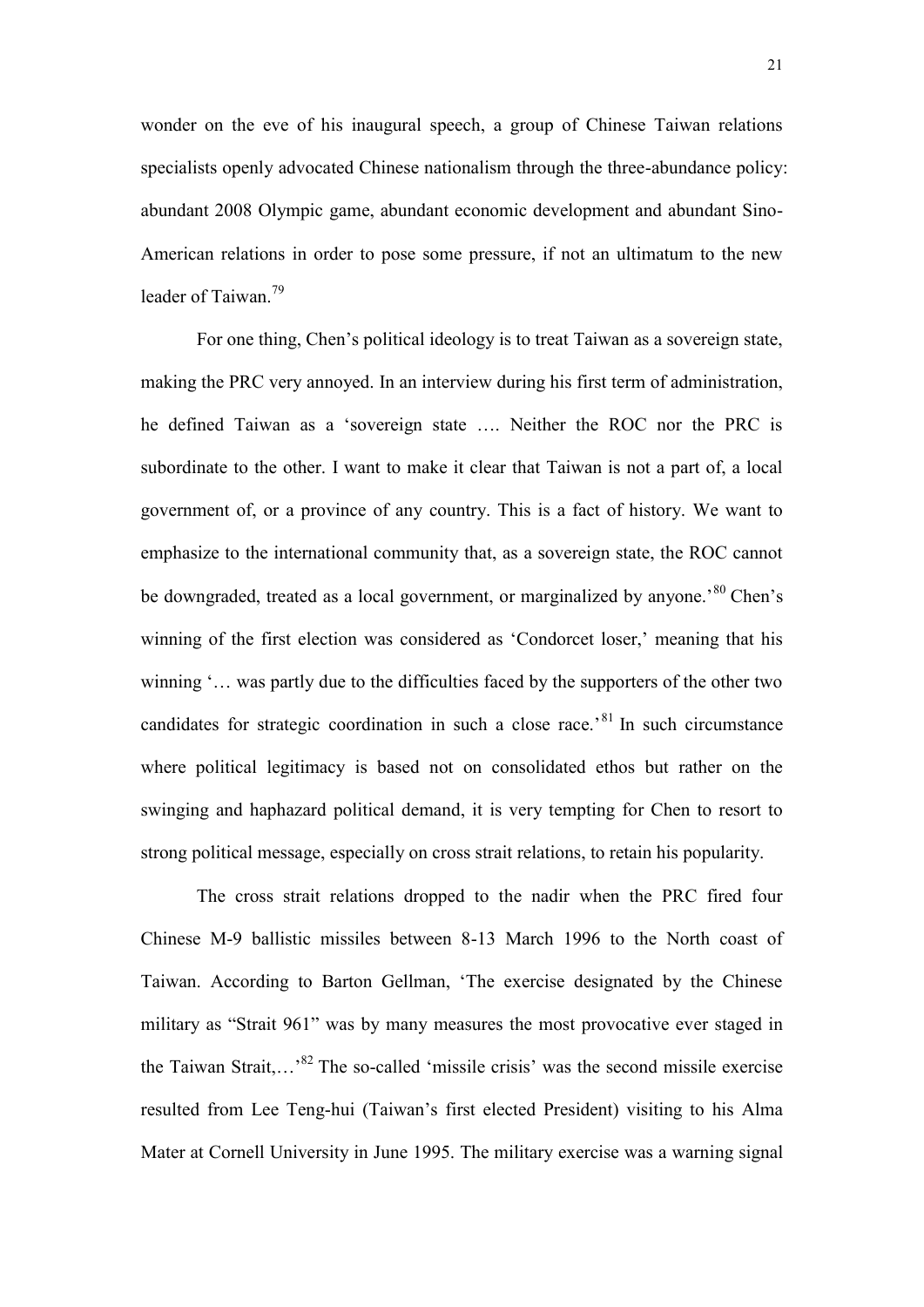to the Taiwanese before the general election. On winning the general election in Taiwan as the first elected President, Lee once downplayed his tone in his inaugural speech by saying that he wanted to pay visit to the PRC for the betterment of cross strait relations, if deemed appropriated by the Taiwanese. $83$  In 1999, Lee, however, came back with a stronger political ideology by publishing a biography named *Taiwan di zhuzhang* (With the People Always in My Heart). <sup>84</sup> The biography reiterated his idea of materialising "Taiwan"s Republic of China" as well as his abhorrence toward the PRC"s hegemonic style in boxing Taiwan to the "one country" corner. <sup>85</sup> Even the Vice-President, Lien Chan, before getting elected, had clearly mentioned that "We hope Beijing will face the fact that China is divided and ruled by two equal and autonomous political entities.<sup>86</sup>

Lee's autobiography mirrors Ichiro Ozawa's book *Blueprint for a New Japan*: *The Rethinking of a Nation*, which called for Japan"s to be a normal nation of equipping army and rewriting Article nine of the constitution. $87$  They both wanted to change the *status quo*. However, their ideas inevitably unsettled the stability in East Asian international relations. Therefore, in terms of cross strait relations, Lee was eventually considered by the PRC as not having a real interest of unification. The State Department of the PRC published a White Paper named *Yige Zhongguo di Yuanze yu Taiwan wenti* (The Principal of One China and Taiwan Issues) in February 2000. It clearly mentioned that the re-unification process should wait no more and cannot be postponed indefinitely.<sup>88</sup>

Although the economic relations, as mentioned before, between the PRC and Taiwan did reflect a constant development, especially after the Asian financial crisis, however, the political deadlock between the PRC and Taiwan has changed very little since the missile crisis. As argued by Taifa Yu, "China will have limited options short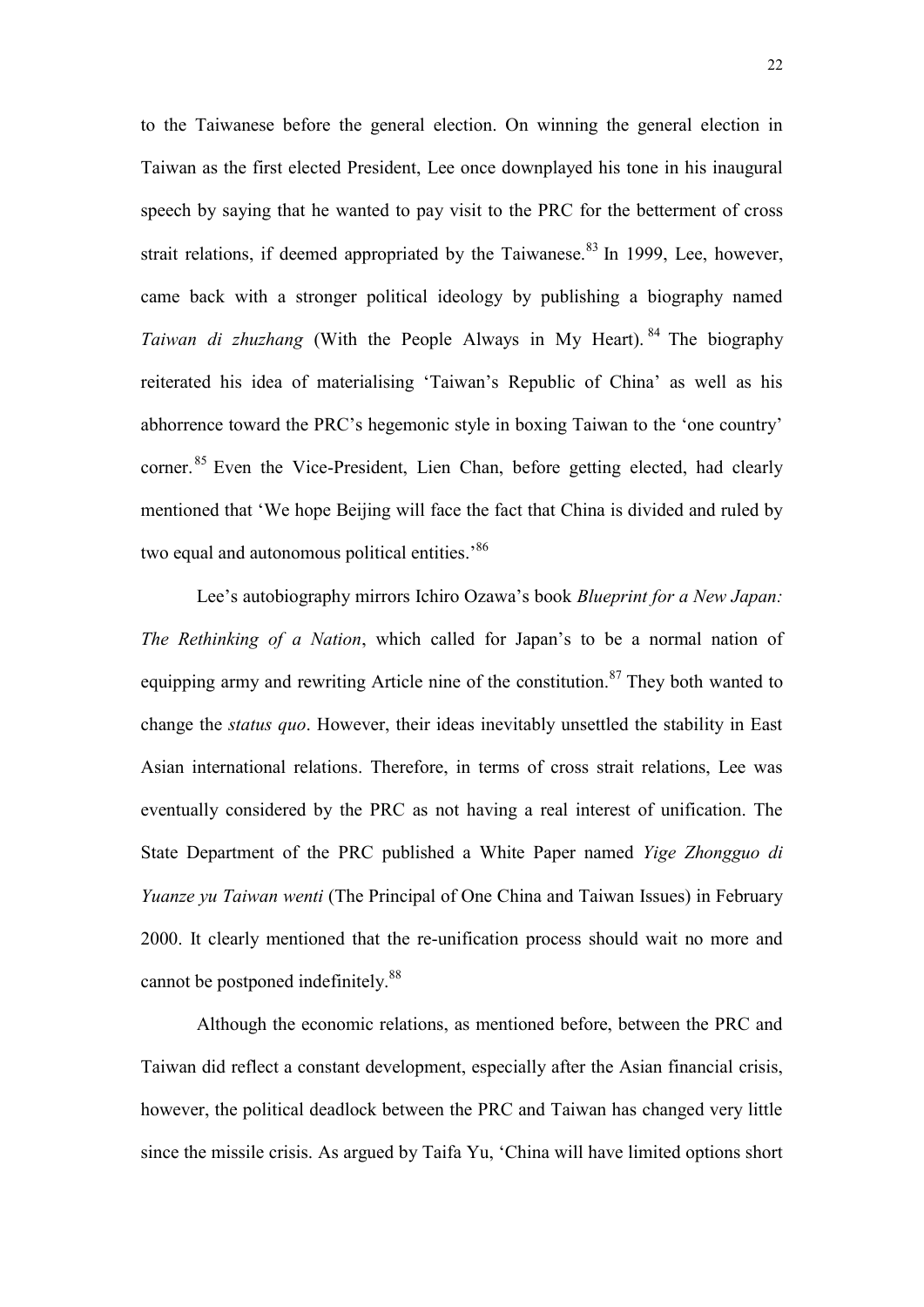of war to persuade Taiwan to start negotiations over national unification. Convinced of the dire consequences of democracy, China cannot coax Taiwan into negotiation by meeting its demand to democratize."<sup>89</sup> Nor did the political deadlock relax in the early 2000 when Chen Shui-bian replaced Lee as the new President. Steven Goldstein contended "What remains unchanged is the overall assessment that, given the full range of objectives on all sides, there is little likelihood that the status quo of deadlock will move in the direction of stable resolution.<sup>90</sup>

Although Taiwan issue has always become part of the antagonisms of the Sino-American relations, the most tangible outcome was always resorted by selling more military weapons to Taiwan in the name of self-defence. Diplomatically, for instance, President Bush mentioned very strongly in December 2003 when having a meeting with Wen Jiabao, the Chinese premier, in the White House that "We oppose any unilateral decision by either China or Taiwan to change the status quo. And the comments and actions made by the leader of Taiwan indicate that he may be willing to make decisions unilaterally to change the status quo, which we oppose.<sup>91</sup> The international discourse, in addition, also questioned the trouble-making style of Taiwan and the calling for the cautious U.S."s involvement in the cross strait relations.<sup>92</sup> At some point, the question of military confrontation between Taiwan and the PRC is no longer of "whether" but "how"-big scale, middle scale or small scale war.<sup>93</sup> Taiwan's democratisation is in its 'transitional' period where a consolidation process will need time to be nurtured.<sup>94</sup> On the contrary, as argued by Andrew Nathan, "… the Chinese people must be profoundly transformed before they will be qualified for democracy.<sup>95</sup> Yet, given the PRC's re-unification motive and determination, the time to generate a mature democratic political system in Taiwan or an initiation of democratic government in the PRC seem to be very remote, if not totally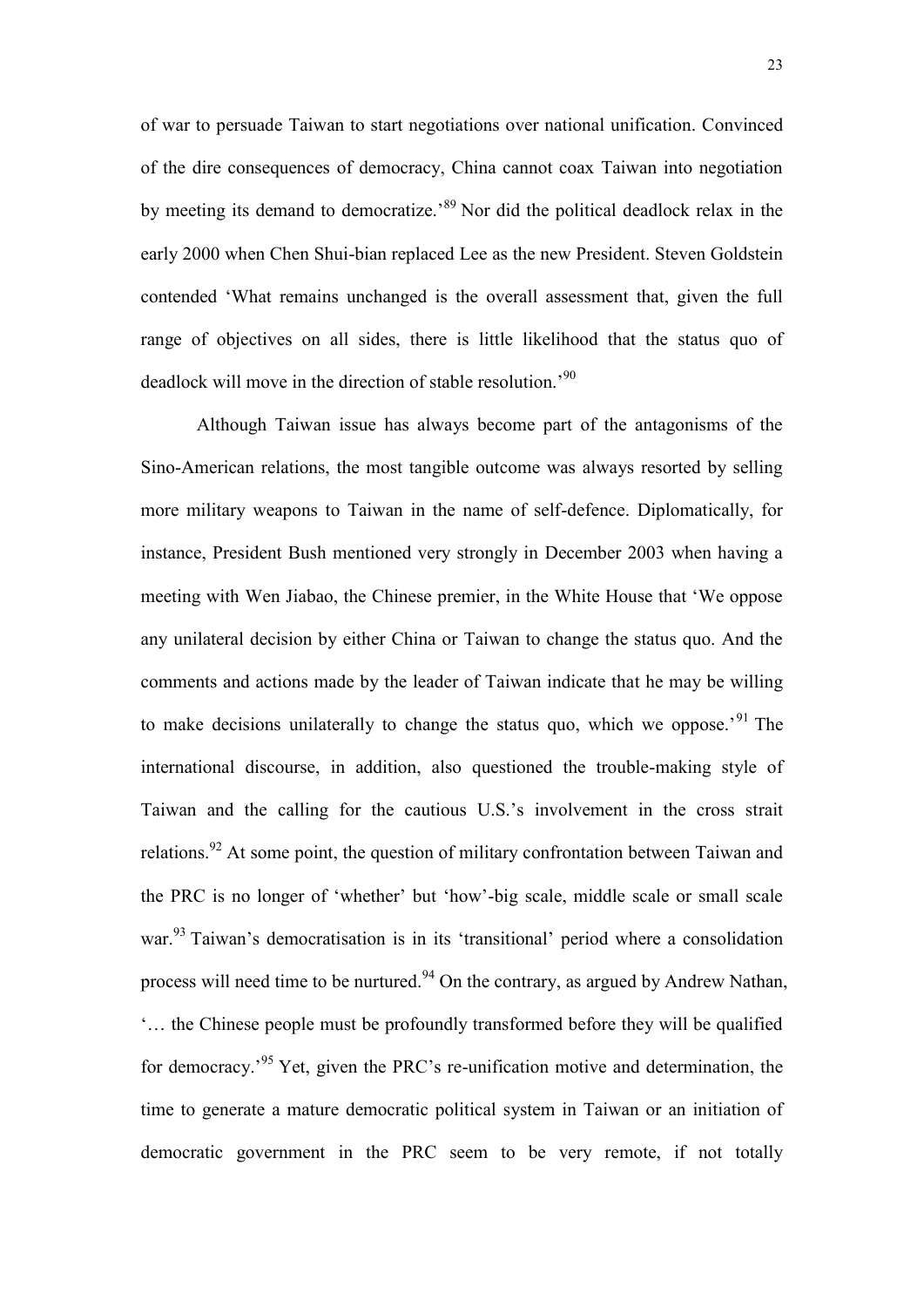unobtainable. After the Legislative Yuen election in December 2004, the Pan-Green (independent) force was weaken due to the losing of the seats in the Legislative Yuen, meaning that the general public did not feel the same way as Chen"s government did. That mode of social and political demand was further substantiated by the direct flight between the PRC and Taiwan during the Chinese New Year in the early 2005. The indictment of the misconduct of Ma Ying-Jeou (the most hopeful president-to-be from the largest opposition party [Kuomintang KMT]) was finally quashed in the summer of 2007. More importantly, The legal fiasco revealed that there was a huge learning gap over the understanding of the rules of law and legal impartiality in the current political system of Taiwan.<sup>96</sup>

Before Taiwan"s Legislative Yuan election on 12 January 2008, I interviewed some key members of the DPP in December 2007. One of the members mentioned that election was a way to allow voters to express their grievances. "Through a vote", he added, 'years of grievances can be released.'<sup>97</sup> Yet, I suspected the question was that sentimental and emotional behaviour could not necessarily be translated into long-term economic growth, nor being able to consolidate the democratic values. The Legislative Yuan election resulted in a landslide victory of the KMT"s winning of 81 seats, while the DPP barely securing 27 seats, out of the 113 seats in total. Such result partially reflected the incompetence of the incumbent government to iron out the economic downturn of Taiwan during Chen"s eight years of presidency, not to mention the corruption scandals of the family of Chen Shui-bian and other DPP members. The outcome of the election also proved that the kind of "sentimental brinkmanship" did not work. In addition, according to Arthur Ding, "KMT"s victory totally discredited DPP"s strategy in this regard and will help mend the decade-long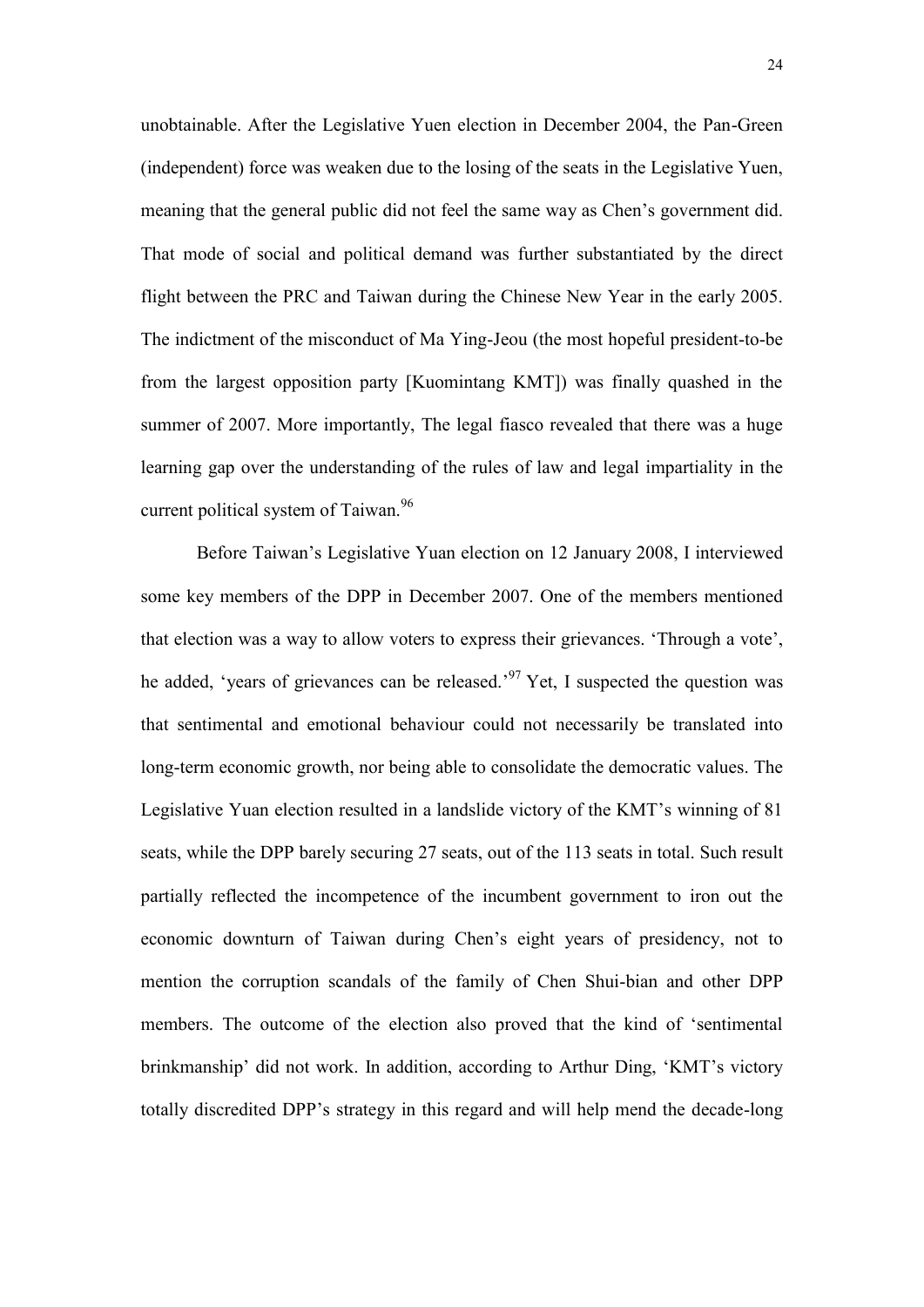divide. The DPP has to amend its policy and move toward moderation to effectively conduct the coming presidential campaign.<sup>'98</sup>

On 22 March 2008, KMT"s candidate Ma Ying-jeou won a landslide victory of the presidential election of Taiwan, gaining 7.65 millions (58.45 percent) of the votes, and his DPP counterpart, Frank Hsieh secured 5.45 millions (41.55 percent). On the one hand, although the result spelt a further disapproval of the incumbent DPP"s leadership, there were still a significant amount of diehard DPP supporters who were very much pro Taiwanese identity. On the other hand, the election of Ma Ying-jeou, other than his popularity among the Taiwanese, quickly galvanised a catalyst of changes to the political stalemate in cross strait relations because of his 'one China' idea.

In his opening speech of the 17th National Congress of the Communist Party of China on 15 October 2007, Hu Jintao, General Secretary of the Central Committee of the Communist Party of China (CPC) came up with a new resolution on cross strait relations. He pointed out "Here we would like to make a solemn appeal: On the basis of the one-China principle, let us discuss a formal end to the state of hostility between the two sides, reach a peace agreement, construct a framework for peaceful development of cross-Straits relations, and thus usher in a new phase of peaceful development.<sup>100</sup> There are several meanings behind this suggestion. First, the ball is now on the Taiwan"s side and a response is needed from the Taiwanese government. Secondly, although there was no mentioning of the use of force to resort reunification in his speech, peaceful agreement can be interpreted as an ultimatum, if not accepted. Moreover, such policy can be interpreted as a policy to buy time, first for the smooth running of the Olympic in 2008 and to gather enough strength if further confrontation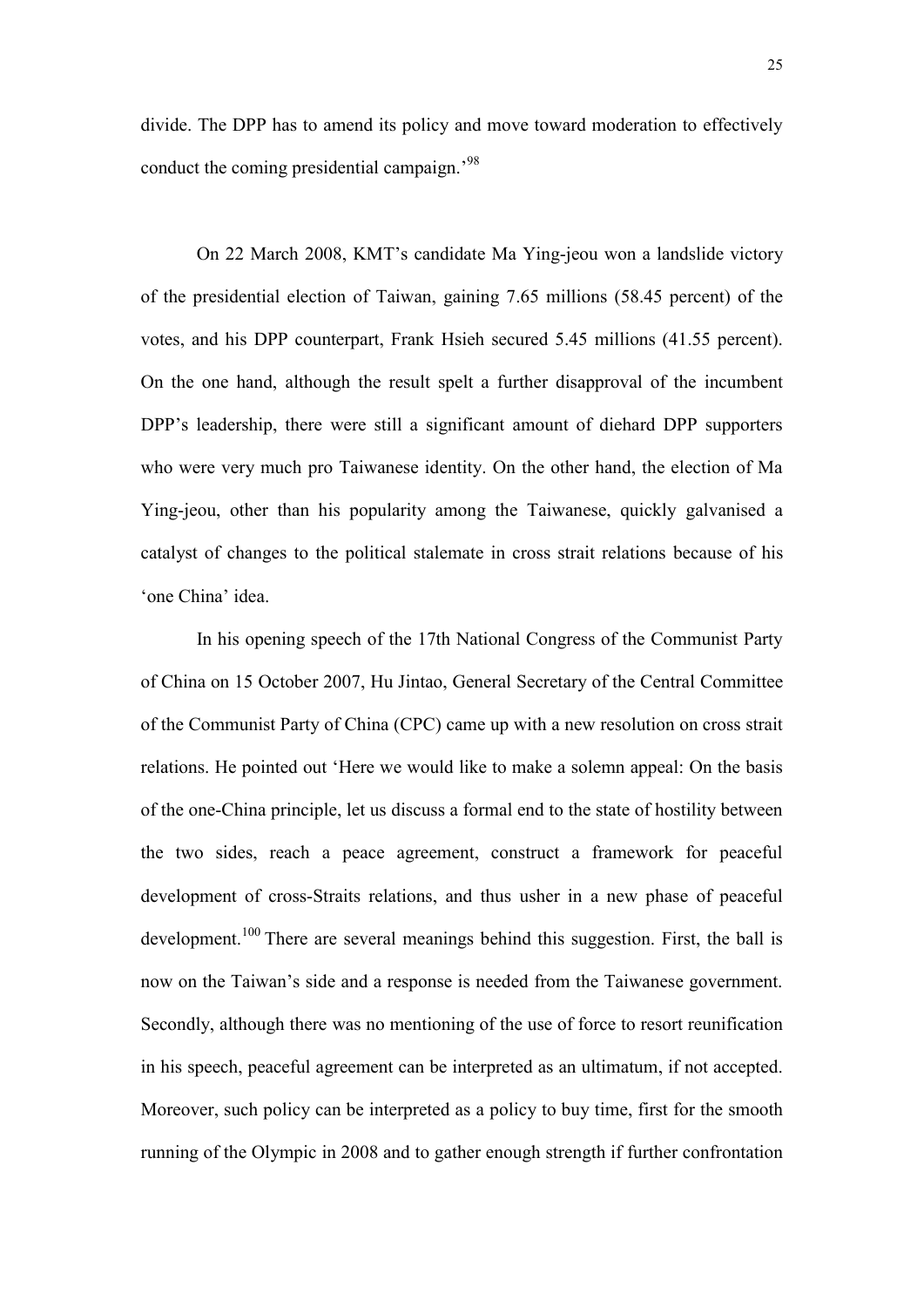does happen. Therefore, Ma"s election certainly helped relax cross strait tension to an extent that further trust perhaps could be re-built. One immediate result was the meeting between Vincent Siew, Vice-President elect of Taiwan and Hu Jintao, China"s president, in a Boao Forum in Hainan island on 12 April 2008. <sup>101</sup> The meeting echoed some strong cooperative voices over the course of cross strait relations. Back to the model, Ma"s future effort can be interpreted as a testing ground to arrest the tide and to ameliorate further escalation of the demands for independence.

In other words, between integration and independence, there should be lots of lessons to be learnt. The democratic development in Taiwan will be scrutinised by the PRC"s government closely in trying to examine the ways in which cross strait relations should be developed. These are learning and knowledge diffusion exercise between two governments. This is also a long enduring exercise that can be used to assess the wisdom of both governments.

#### **Conclusion**

Greater China, like many regions in East Asia, constitutes political, social and economic interactions that facilitate a nexus of co-relations. People, who live in the vast context of this geographical region, experience the change. Through daily interaction, they help write the context of change through business activities, investment, migration, trade, culture, and academic exchange. As Sir Ernest Barker contended "You must give your own blood to make the spirits of history and theory speak.<sup> $102$ </sup> That is applicable in Greater China. People, the general public and the statesmen, experience and continue to help conjuring up the empirical outcomes. I have tried to use four Is (integration, interdependence, identity and independence) to demonstrate the catalyst of changes.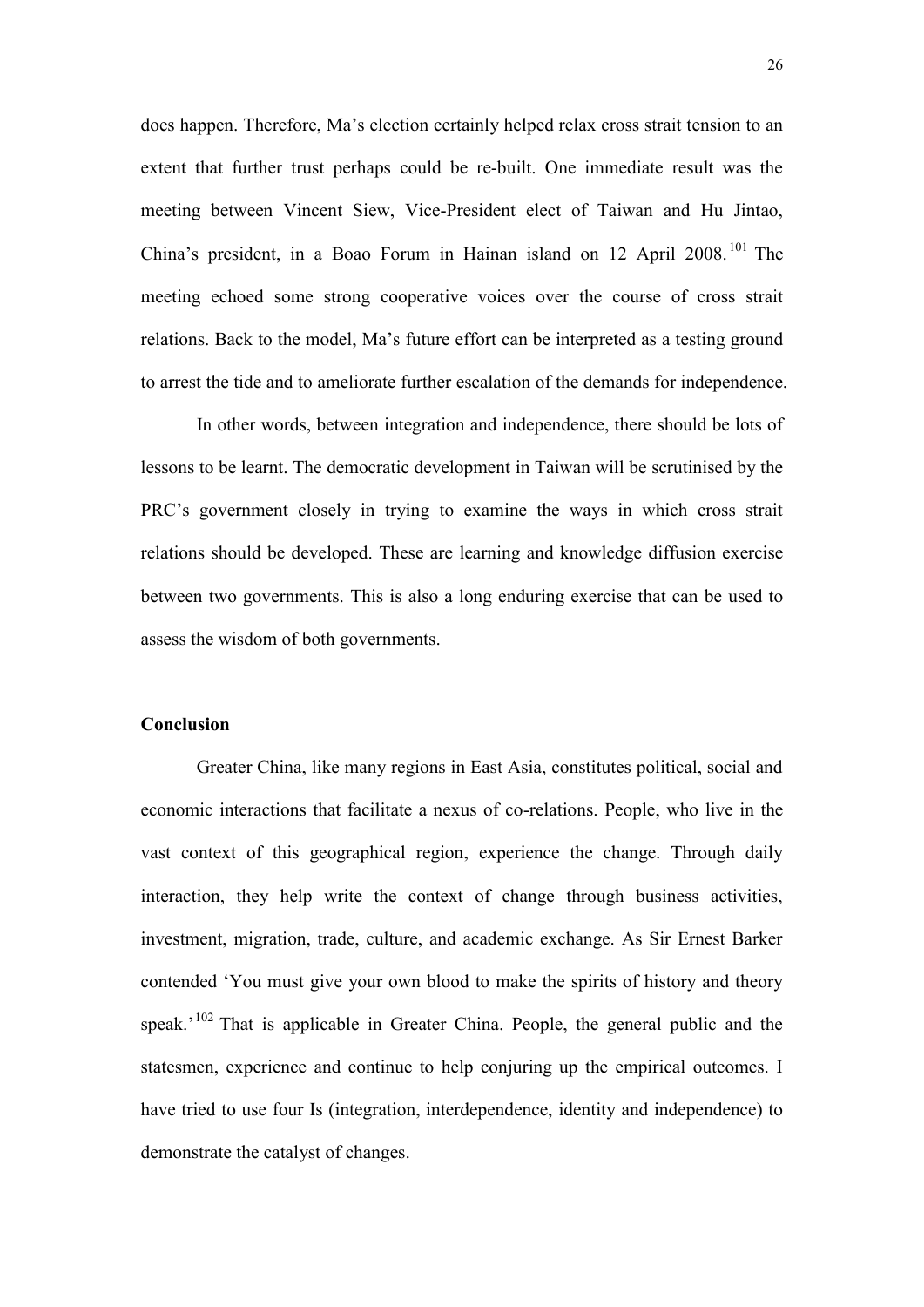Integration is constructed by the blending of economic resources and social activities. The integration process is being formulated through a continuous effort. The case of Hong Kong being integrated into the PRC was more or less historically determined. Yet, Taiwan"s economic integration with the PRC is based on social interaction, economic calculation and social development. Interdependence indicates that there is actually a mutual reliance among the PRC, Taiwan and Hong Kong in terms of interaction. The Asian financial crisis illustrated that financial aspect is a good platform to enable some mutual respects of the expert knowledge among one another, for instance in the case of many Chinese businesses Initial Public Offerings (IPO) launched through Hong Kong"s financial market. The interaction and development with the international organisations also provides some recognition of individual"s identity in East Asia international relations.

Identity refers to the state of social/political affairs of some general public in Hong Kong and Taiwan when confronting with political demands and social and economic changes. Their identity was an indication of social and individual"s reactions. Finally, independence appeared to be a political choice under Chen"s presidency, which concerned mostly the decision makers between the PRC and Taiwan. If independence has been chosen by Taiwan, the PRC will wage war to reunite Taiwan by force. Taiwan"s Legislative Yuan election on 12 January 2008 and the presidential election on 22 March 2008 gradually shifted the course of political development away from independence because both are under KMT"s control. These four perspectives are not exclusive. There should be many unnoticed relations to be further developed within Greater China. What I hope to do is to outline the most plausible approaches that may help shed light on the study of Greater China from their theoretical as well as practical notions of development.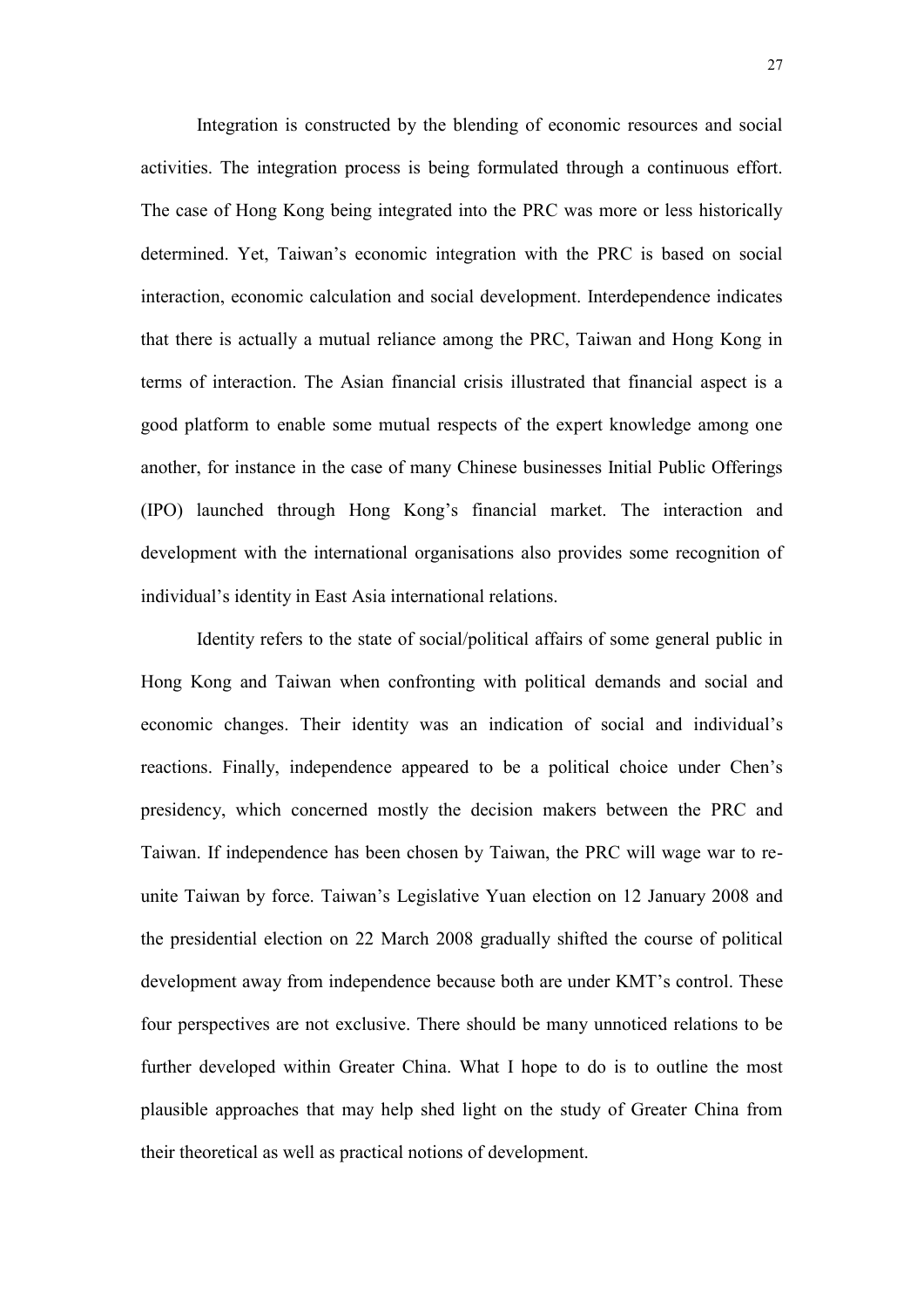#### **Notes:**

1

<sup>2</sup> Reuters UK. [http://uk.reuters.com/article/bankingfinancial-SP/idUKSHA3335320070528] (assessed 19 October 2007)

<sup>3</sup> Margaret M. Pearson, *Joint Ventures in the People's Republic of China* (Princeton: Princeton University Press, 1991).

<sup>4</sup> See *Hong Kong, xing xing, 2<sup>nd</sup> edition* (Wake Up, Hong Kong) (Hong Kong: Hong Kong Economic Times Press, 2007).

5 Please see the special issue on Greater China in *East Asia: An International Quarterly*, Vol. 21, no. 1 (Spring 2004) for some framework and different ideas on the studies of Greater China.

<sup>6</sup> Harry Harding, "The Concept of "Greater China": Themes, Variations and Reservations" in *Greater China: The Next Superpower?* Edited by David Shambaugh (Oxford: Oxford University Press, 1995), 31-32. See also Gordon C. K. Cheung, "Chinese Diaspora as Virtual-Nation: Interactive Roles between Economic and Social Capital" *Political Studies*, Vol. 52, no. 4 (December 2004), 664-684.

<sup>7</sup> David Shambaugh, ed., *Greater China: The Next Superpower?* (Oxford: Oxford University Press, 1995).

<sup>8</sup> Barry Naughton, ed., *The China Circle: Economic and Electronics in the PRC, Taiwan and Hong Kong* (Washington DC: Brookings Institution Press, 1997).

9 Zhilian Huang, *Taiwan weilai fazhan qingjing lun* (Taiwan"s Future Development and Circumstances) (New York: Global Publishing Co., 2000) and M. K. Nyaw and S. M. Li, *Jingji Zhonghua* (Economic China) (Hong Kong: The Chinese University Press, 1998).

<sup>10</sup> Peng, Dajin. "Subregional Economic Zones and Integration in East Asia." *Political Science Quarterly*, Vol. 117, No. 4 (2002-2003): 613-641.

<sup>1</sup> *Mingpao*, (Hong Kong), 11 May 2004.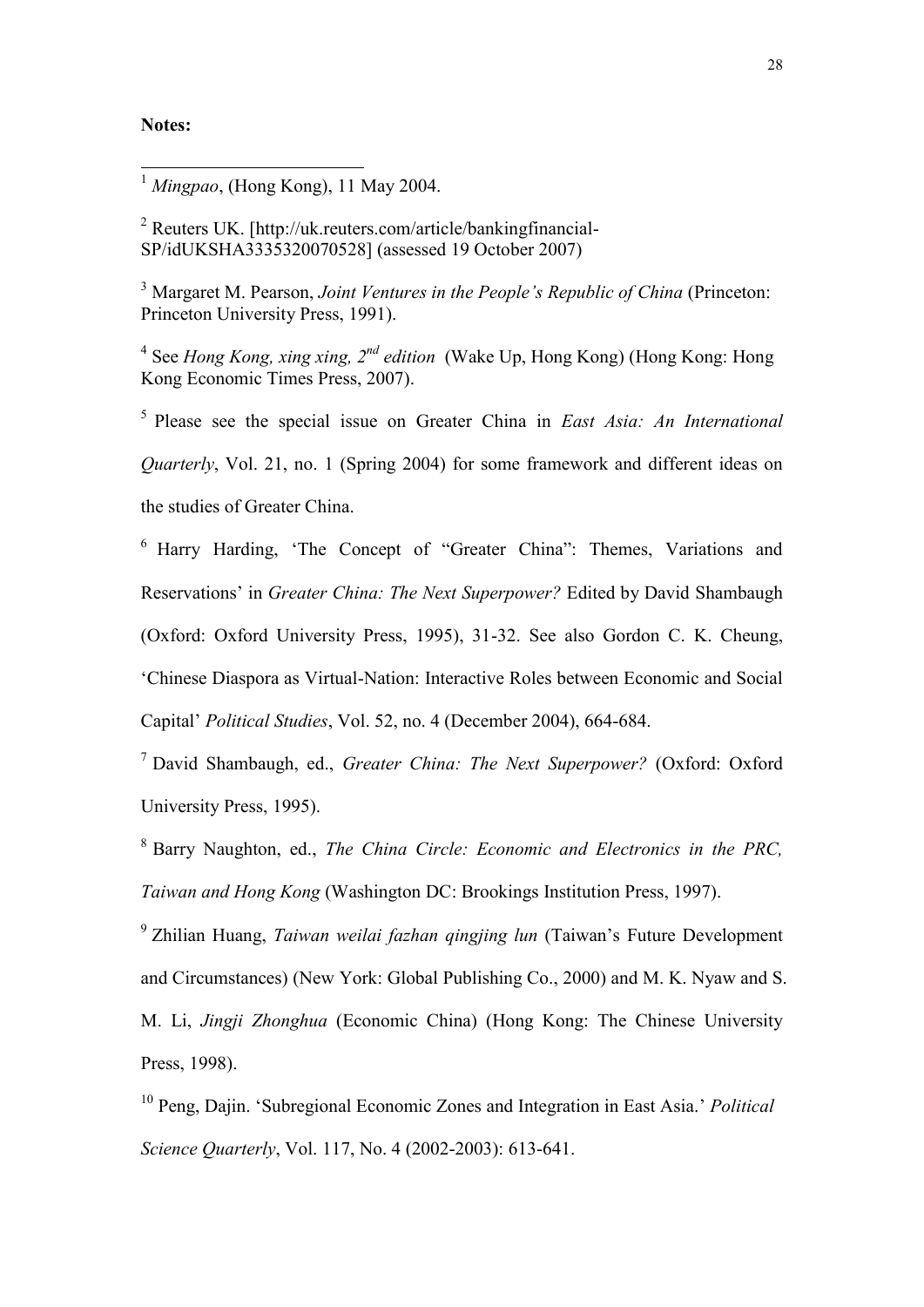<sup>11</sup> Recently, the PRD has been incorporated into a bigger project named Pan Pearl River Delta (PPRD) initiated by the Central government. Together with Hong Kong, the PPRD will include nine more provinces in China. See [http://hknews.yahoo.com/040608/12/10v7a.html] (assessed 15 June 2004).

<sup>12</sup> Gary Cheung, "HK to Host Nine-Province Summit on Delta Economy." *South China Morning Post*, 10 May 2004.

<sup>13</sup> *Xinbao* (Hong Kong Economic Journal), 4 January 2003, 3.

<sup>14</sup> *Xinbao yuekan* (Hong Kong Economic Journal Monthly), no. 312 (March 2003): 4- 10.

<sup>15</sup> Harry Harding, 'The Concept of "Greater China": Themes, Variations and Reservations." In *Greater China: The Next Superpower?* Edited by David Shambaugh (Oxford: Oxford University Press, 1995), 31.

<sup>16</sup> Macau is certainly part of the Greater China. However, the economic structure, political relations and inter-connections are less complicated than that of Taiwan and Hong Kong.

<sup>17</sup> Kenichi Ohmae, *The End of the Nation State: the Rise of Regional Economies* (New York: The Free Press, 1995), 2-5.

<sup>18</sup> Kenichi Ohmae, *The Invisible Continent: Four Strategic Imperatives of the New Economy* (London: Nicholas Brealey, 2000).

<sup>19</sup> Ibid., 221-223.

 $\overline{a}$ 

<sup>20</sup> Richard Rosecrance, *The Rise of the Virtual State: Wealth and Power in the Coming Century* (New York: Basic Books, 1999). A shorter version can be found in Richard Rosecrance, "International Security and the Virtual State: States and Firms in World Politics." *Review of International Studies*, Vol. 28, no. 3 (July 2002): 443-455. See also Susan Strange, *The Retreat of the State: The Diffusion of Power in the World*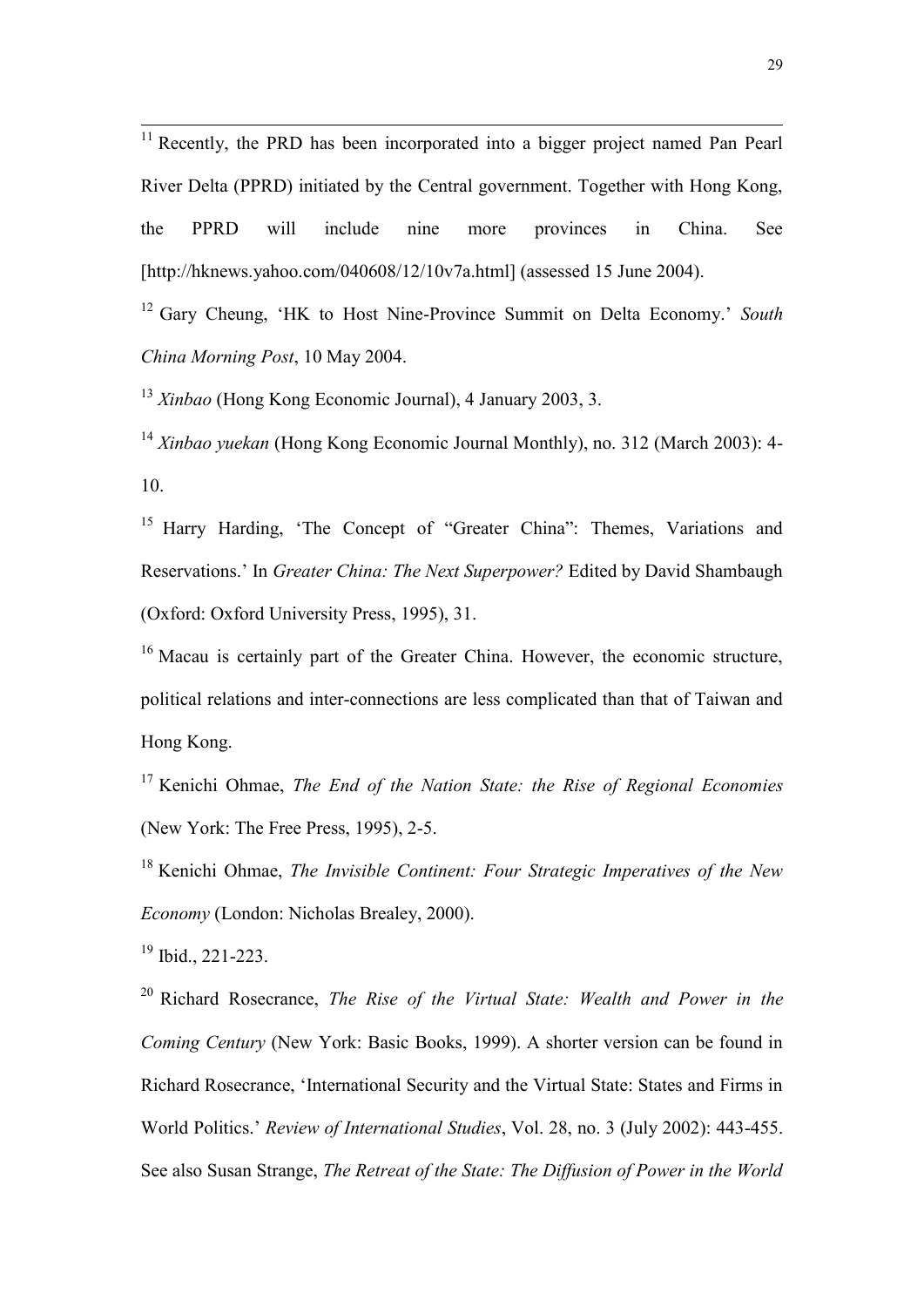*Economy* (Cambridge: Cambridge University Press, 1996) for more arguments on the decline of the authority of the nation-states.

<sup>21</sup> Thomas M. Wilson and Hastings Donnan, *Border Identities: Nation and State at International Frontiers* (Cambridge: Cambridge University Press, 1998), 13.

<sup>22</sup> Saskia Sassen, *Globalization and Its Discontents* (New York: The New Press, 1998), 34.

<sup>23</sup> Saskia Sassen, *The Global City: New York, London Tokyo* (Princeton: Princeton University Press, 2001), 329.

 $24$  Ngai-Ling Sum, 'Rethinking Globalisation: Re-articulating the Spatial Scale and Temporal Horizons of Trans-border Spaces," in *Globalisation and the Asia-Pacific: Contested Territories*, edited by Kris Olds, Peter Dicken, Philip R. Kelly and Henry Wai-chung Yeung (London: Routledge 1999), 138-139.

<sup>25</sup> Henry Wai-chung Yeung, "Under Siege? Economic Globalization and Chinese Business in Southeast Asia." *Economy and Society*, vol. 28, no. 1 (February 1999): 12. <sup>26</sup> Leroi Henry, Giles Mohan & Helen Yanacopulos, 'Networks as Transnational Agents of Development," *Third World Quarterly*, Vol. 25, no. 5 (2004): 840.

 $27$  Ibid., 845.

 $\overline{a}$ 

<sup>28</sup> Danny Unger, *Building Social Capital in Thailand: Fibers, Finance, and Infrastructure* (Cambridge: Cambridge University Press, 1998), 14.

<sup>29</sup> Michael C. Carroll and James Ronald Stanfield, 'Social Capital, Karl Polanyi, and American Social and Institutional Economics," *Journal of Economic Issues*, Vol. 37, no. 2 (June 2003): 402. For other analysis of social capital, see Robert D. Putnam, *Making Democracy Work: Civic Traditions in Modern Italy* (Princeton: Princeton University Press, 1993); Robert D. Putnam, *Bowling Alone: The Collapse and Revival of American Community* (New York: Simon & Schuster, 2000); Francis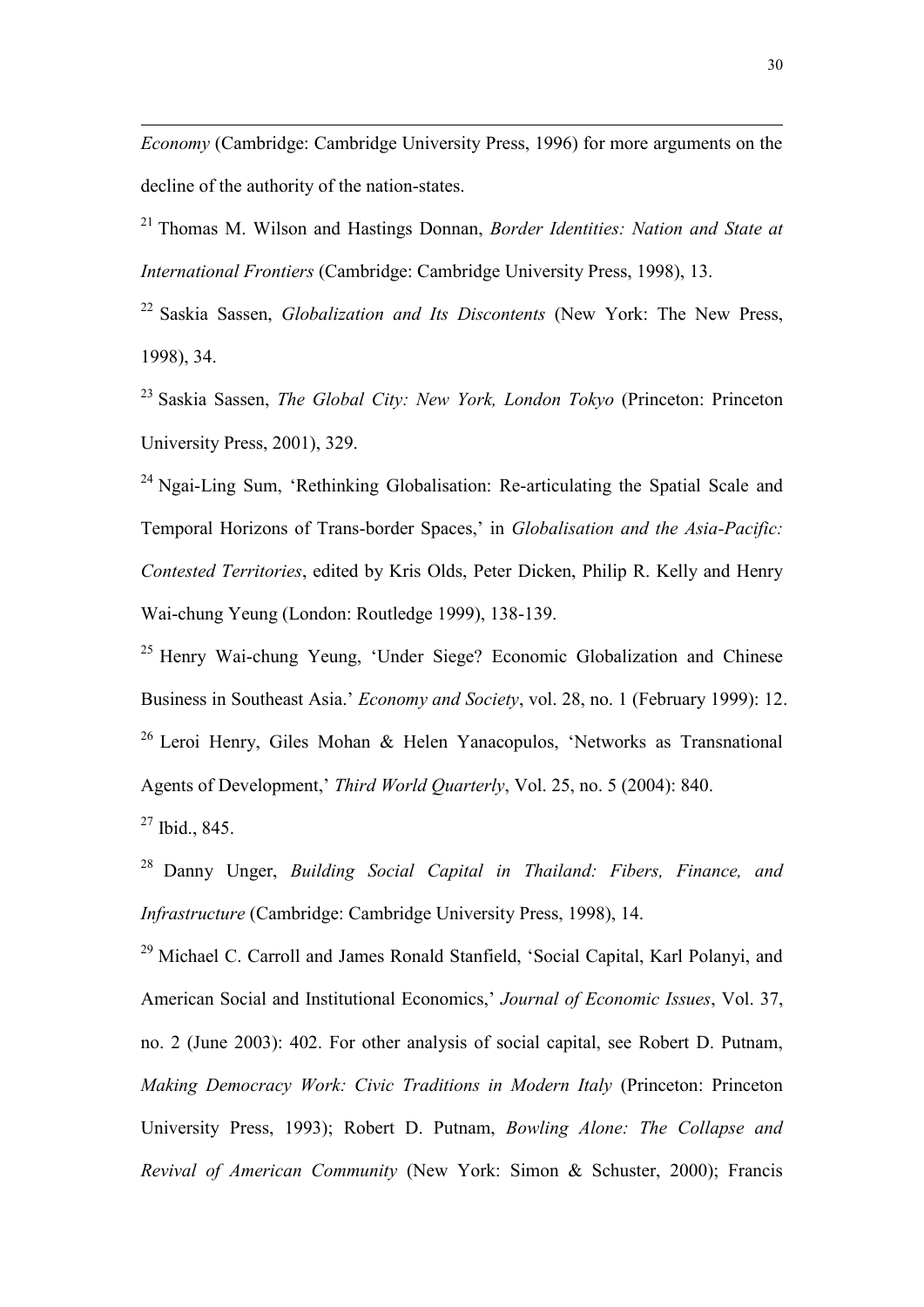Fukuyama, *The Great Disruption: Human Nature and the Reconstitution of Social Order* (London: Profile Book, 1999).

<sup>30</sup> Jean-Joseph Boillot and Nicolas Michelon, 'The New Economic Geography of Greater China," *China Perspectives*, No. 30 (July-August 2000): 18-30.

<sup>31</sup> Samuel P. Huntington, 'The Hispanic Challenge,' *Foreign Policy*, no. 141 (March/April 2004): 30-45.

 $32$  In the case of Hong Kong, where everyday many commuters are going back home to the neighbouring city in Shenzhen by train and other forms of transportation. According to the 2003 household statistics by Hong Kong government, there were 61,800 Hong Kong people living in the PRC, an increase of 50 percent from 2001. In the same year in 2003, there were 193,100 Hong Kong people bought their property in the PRC. Their properties, used mainly as holiday resort before, are now being used as home because they work in the PRC. [http://hk.news.yahoo.com/040927/12/1546o.html] (assessed 28 September 2004).

<sup>33</sup> Alex Callinicos, *Making History: Agency, Structure and Change in Social Theory* (Ithaca, New York: Cornell University Press, 1988).

 $34$  Ibid., 39.

 $\overline{a}$ 

<sup>35</sup> William A. Callahan, *Contingent States: Greater China and Transnational Relations* (Minneapolis: University of Minnesota Press, 2004), xix.

<sup>36</sup> Tu Wei-Ming, "Multiple Modernities: A Preliminary Inquiry into the Implications of East Asian Modernity," in *Culture Matters: How Values Shape Human Progress*, edited by Lawrence E. Harrison and Samuel P. Huntington (New York: Basic books, 2000), 257.

<sup>37</sup> *Yazhou Zhoukan*, 21 October 2007, 38.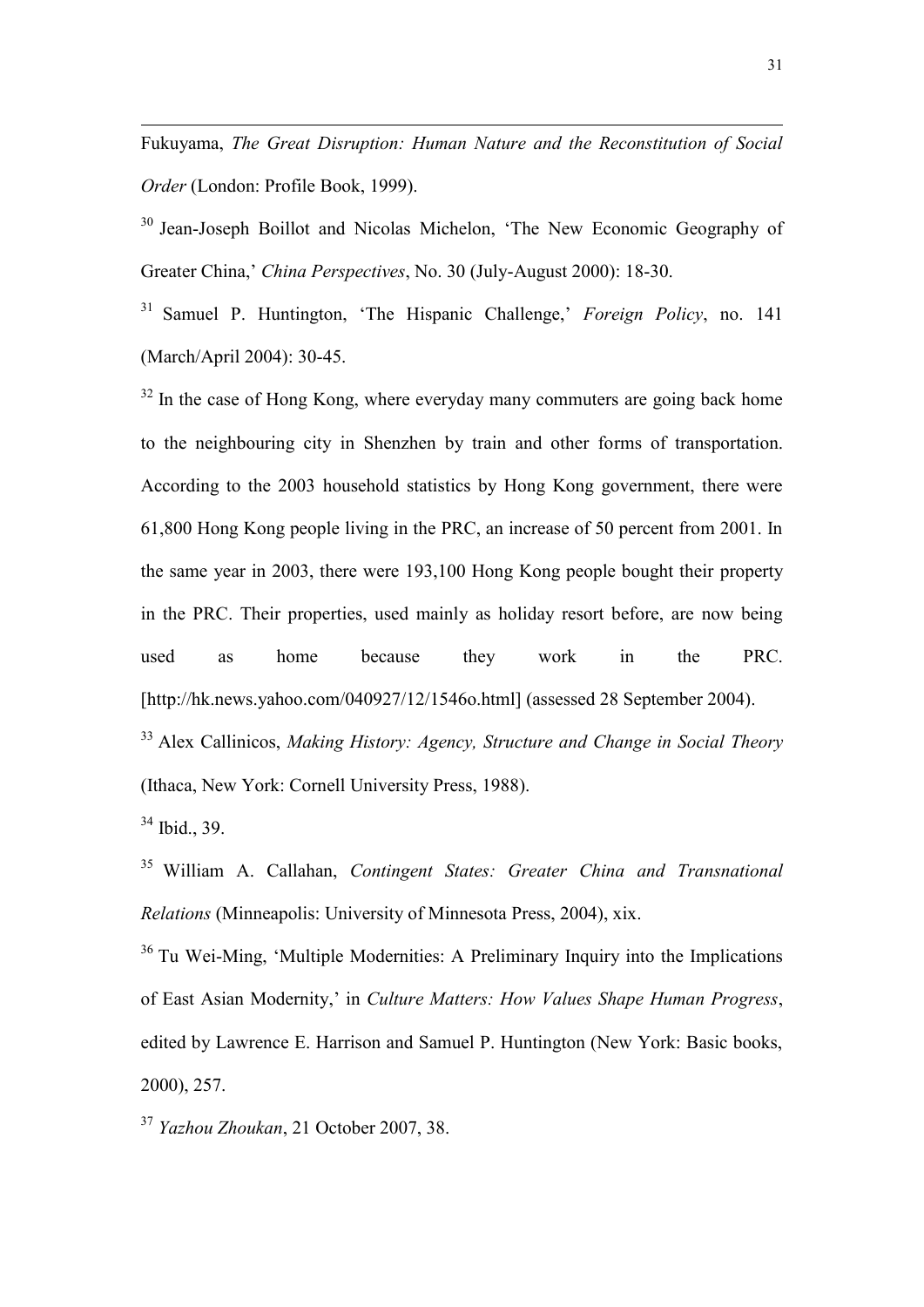$38$  In many international statistics, you cannot find individual statistics on Hong Kong and Taiwan. They have already been grouped into China. For Hong Kong, which is more obvious, the international mailing has changed to Hong Kong SAR, China.

<sup>39</sup> *Commonwealth Magazine* (Taiwan), 15 May 2004, 103.

 $\overline{a}$ 

<sup>40</sup> See Bonnie S. Glaser and Evan S. Medeiros, "The Changing Ecology of Foreign Policy-Making in China: The Ascension and Demise of the Theory of "Peaceful Rise"", *The China Quarterly*, Vol. 190 (June 2007): 291-310, Joshua Kurlantzick, *Charm Offensive: How China's Soft Power is Transforming the World* (New Haven: Yale University Press, 2007): 35-36 and Gordon C. K. Cheung, *China Factors: Political Perspectives and Economic Interactions* (New Brunswick: Transaction Publishers, 2007): chapter 2.

 $41$  The analysis reminisces some findings by Kenichi Ohmae. See Kenichi Ohmae, *The End of Nation State*. Yet, the four Is here in my analysis represent the micro governance of the Greater China.

<sup>42</sup> Hong Kong government economic indicators [http://www.info.gov.hk/hkecon/release/index.htm] (assessed on 20 September 2004.) <sup>43</sup> *Zhusanjiao*, (Hong Kong) October 2003, 6-9.

<sup>44</sup> Some may consider that the economic boosting measures from the mainland were actually a token of the central government to divert the people"s political demand (the Legislative Council election in September 2004) to the appreciation of the economic development. By whatever means, such economic measures engender the integration process.

<sup>45</sup> Karen M. Sutter, "Business Dynamism Across the Taiwan Strait: The Implications for Cross-Strait Relations," *Asian Survey*, Vol. 42, no. 3 (May/June 2002): 538.

<sup>46</sup> Chak Yan Chang and Gordon C. K. Cheung, eds. *Tai xiang yu liang an guanxi yan tao hui lunwenji*. (Conference Proceeding of Taiwan Business and Cross-Strait Relations) (Hong Kong: Research Programme on Ethnicity and Overseas Chinese Economies, 2000): 43-45.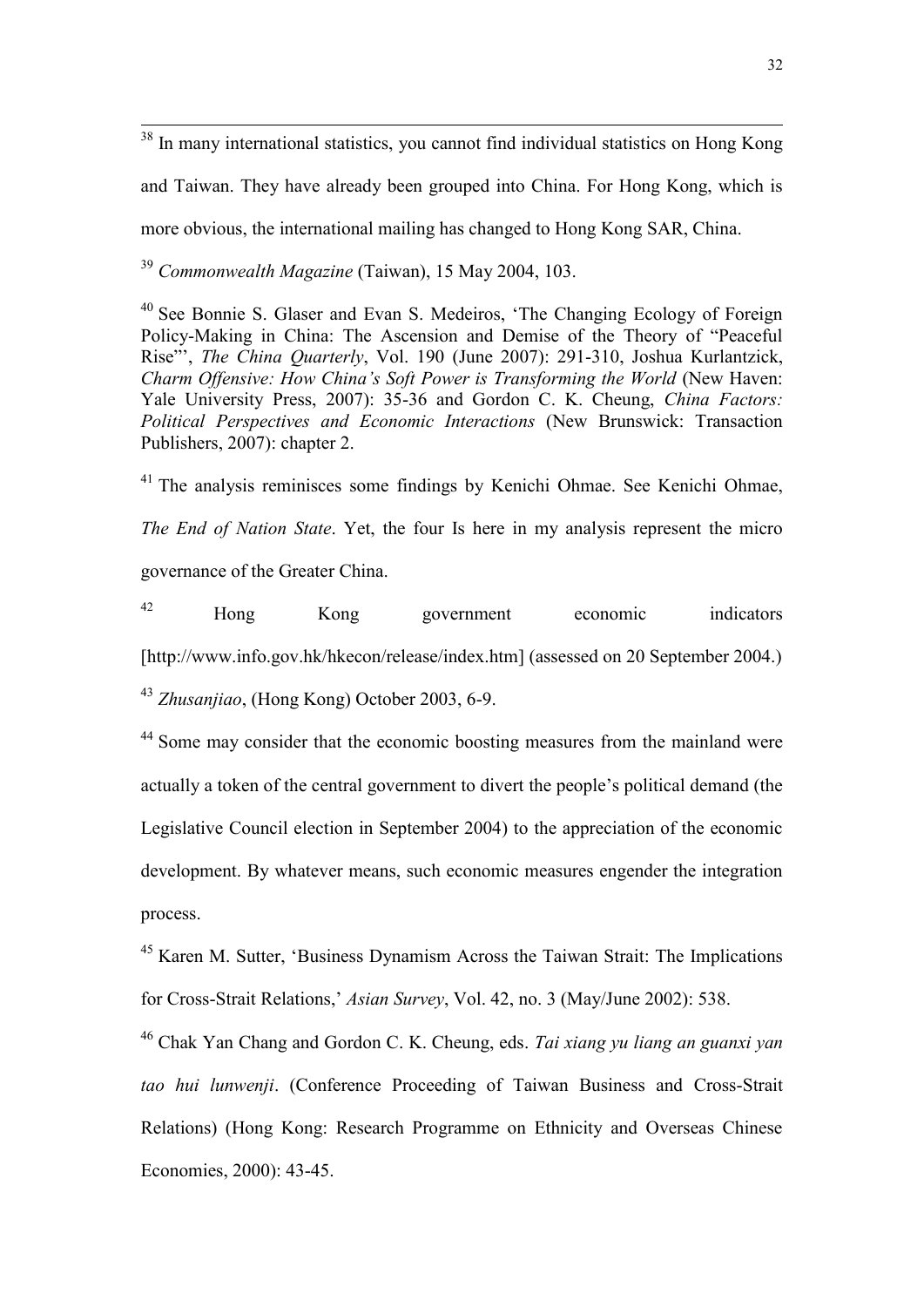$47$  Xinzhi Ke, 'Chanye fenggong dui liangan zhengjing guanxi ji yingxiang' (Industrial Division of Labour and Cross Strait Political and Economic Impact) (master"s thesis, National Taiwan University, 1996), 94-95.

<sup>48</sup> *Yazhou Zhoukan* (Hong Kong) 19 September 2004, 48-49.

<sup>49</sup> *Cross-Strait Economic Statistics Monthly*, Mainland Affairs Council, Taiwan, 14-

15. [http://www.chinabiz.org.tw/maz/econmonth/home.htm] (assessed 20 September

2004)

 $\overline{a}$ 

 $50$  ibid.

 $51$  ibid.

 $52$  Steven Vertovec, 'Cheap Calls: the Social Glue of Migrant Transnationalism,'

*Global Networks*, Vol. 4, no. 2 (2004): 220.

 $53$  Donald M. Nonini and Aihwa Ong, 'Chinese Transnationalism as an Alternative Modernity," in *The Cultural Politics of Modern Chinese Transnationalism*, edited by Aihwa Ong and Donald Nonini (New York: Routledge 1997): 4 (3-33).

<sup>54</sup> Michel Enright and Edith Scott, "Why a Bridge to Zhuhai and Macau would

Benefit All," *South China Morning Post*, 30 November 2002.

<sup>55</sup> *Yazhou Zhoukan* (Hong Kong), 19 September 2004, 48-49.

<sup>56</sup> Benjamin J. Cohen, *The Geography of Money* (Ithaca and London: Cornell

University Press, 1998).

<sup>57</sup> Lowell Dittmer, "Globalization and the Asian Financial Crisis." *Asian Perspective*,

Vol. 23, no. 4 (1999): 57.

<sup>58</sup> *Hong Kong Macro Monthly,* Mainland Affairs Council, No. 84 (1999): 39.

<sup>59</sup> Albery Keidel, "China"s Currency: Not the Problem," *Policy Brief 39* (June) (Washington D. C.: Carnegie Endowment for International Peace, 2005).

 $60$  The importance of Hong Kong was that the financial centre provides a certain level

of trust for many banking and financial activities to take place between China and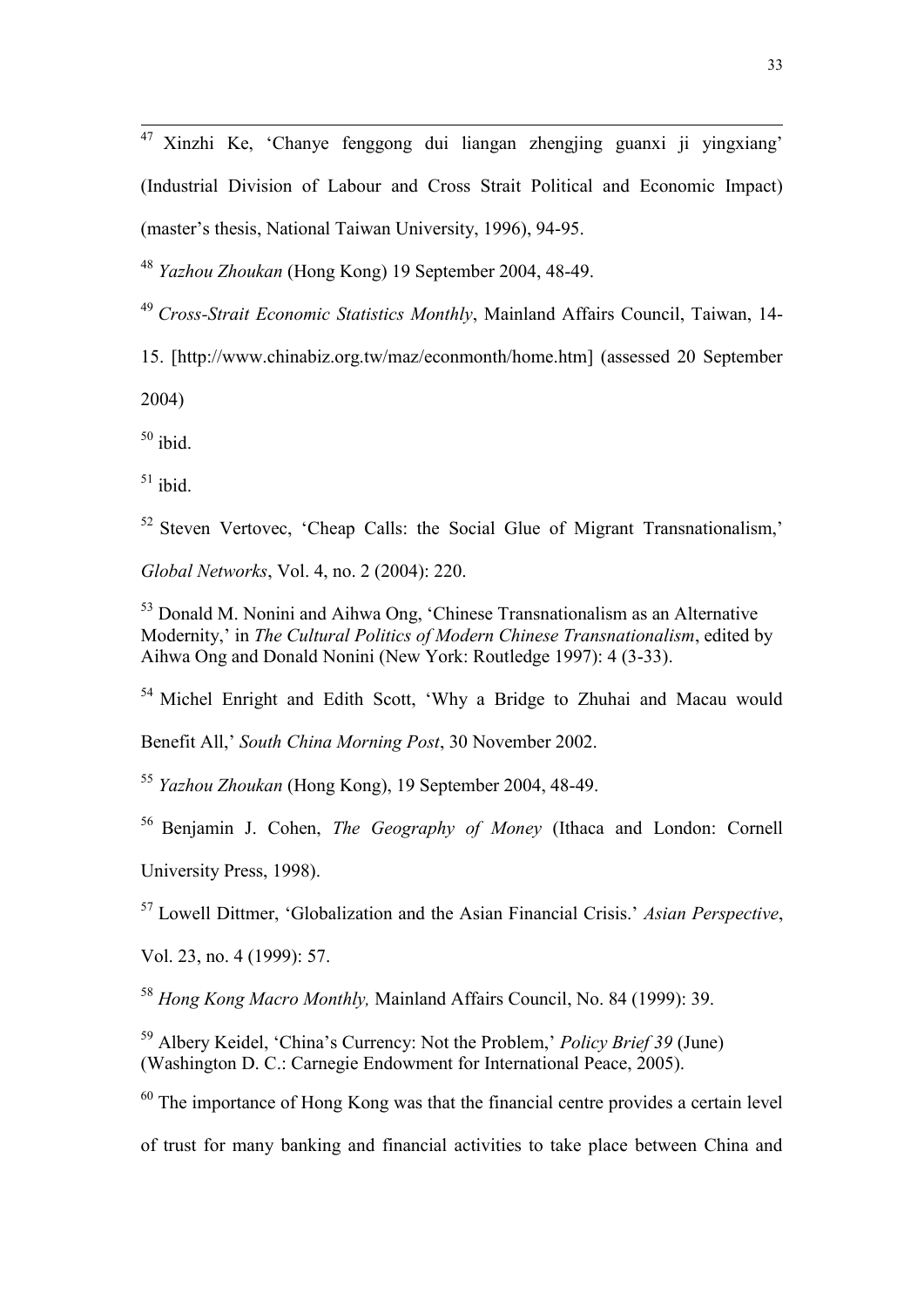Hong Kong. In other words, it also reflects the fact that the financial infrastructure in China is not up to the standard. See *Yazhou Zhoukan*, (Hong Kong), 5 September 2004, 28-33.

<sup>61</sup> *International Herald Tribune*, 16 November 2004.

 $\overline{a}$ 

<sup>62</sup> Greg Mastel, "China, Taiwan, and the World Trade Organization," *The Washington Quarterly*, Vol. 24, no. 3 (Summer 2001): 51.

<sup>63</sup> Robert Axelrod, *The Evolution of Cooperation* (New York: Basic Books, 1984).

<sup>64</sup> Gerald Chan, 'Three Chinas' and International Organizations after 1997,' *Journal of Contemporary China*, Vol. 6, no. 16 (1997): 437.

<sup>65</sup> Stephen D. Krasner, "Structural Causes and Regime Consequences: Regime as Intervening Variables," in Stephen D. Krasner, ed., *International Regime* (Ithaca and London: Cornell University Press, 1983), 2.

<sup>66</sup> Gerald Segal, "Does China Matter?" *Foreign Affairs*, Vol. 78, no. 5 (September/October 1999): 24-36.

<sup>67</sup> Yeung Au Lai Kit, "New Thinking in Living," *Xinbao* (Hong Kong Economic Journal), 28 July 2004, 12.

<sup>68</sup> See Robert Putnam, *Bowling Alone: The Collapse and Revival of American Community* (New York: Simon & Schuster, 2000) for detail discussion on the losing of social capital in the United States.

 $69$  I was benefited from my former colleague, T. Lephung, of introducing this concept to me.

<sup>70</sup> See *Mingpao*, (Hong Kong), 11 July 2004, D19.

<sup>71</sup> Victor Turner, *The Ritual Process: Structure and Anti-Structure* (Ithaca: Cornell University Press, 1969), 95.

<sup>72</sup> *Yazhou Zhoukan* (Hong Kong), 12 August 2007, 10-12.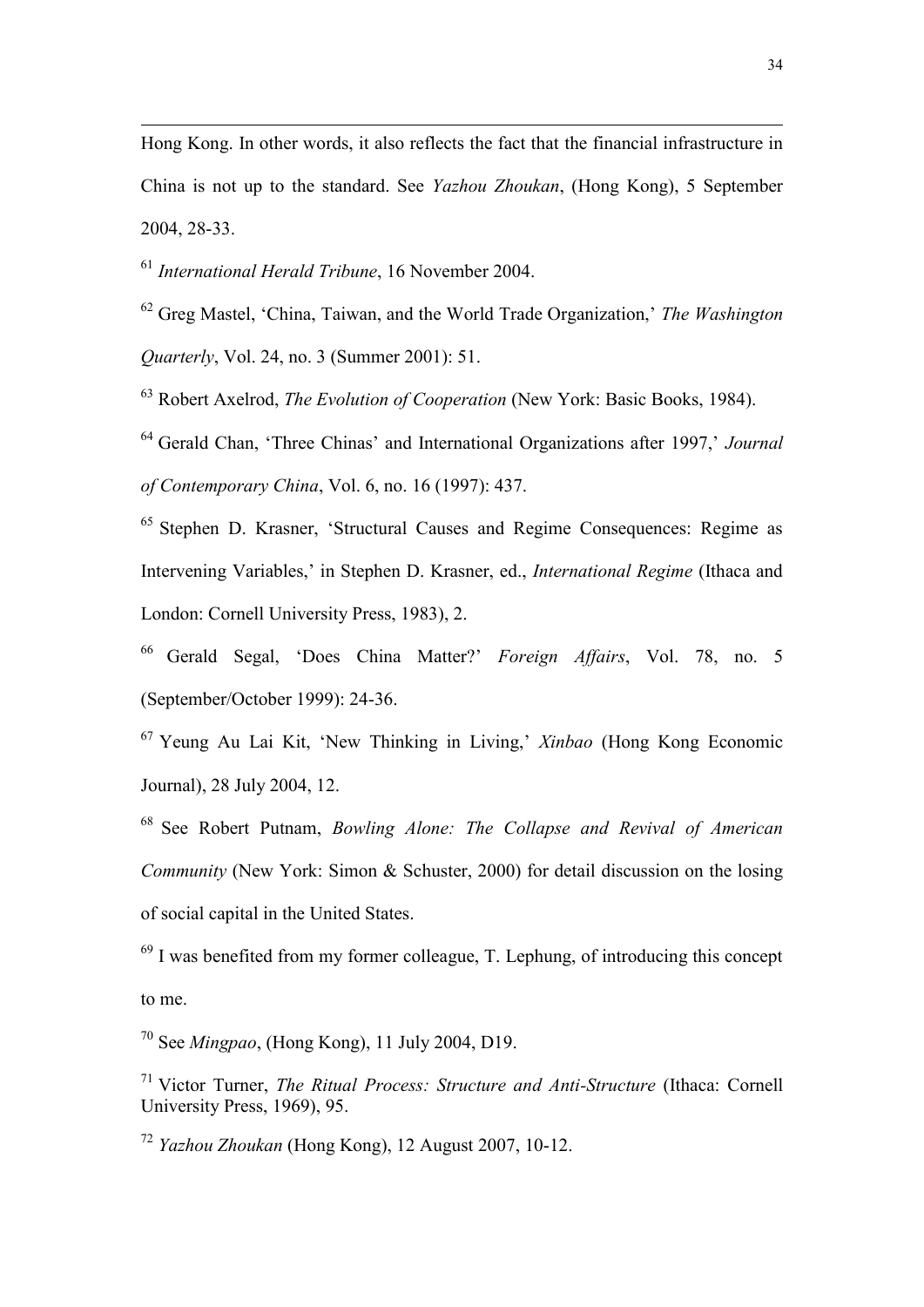<sup>73</sup> Anthony Cheung, The Political Climate," *South China Morning Post*, 26 November 2007, A15.

<sup>74</sup> Interview with scholars in Taipei, Taiwan, 4 May 2004.

 $\overline{a}$ 

 $<sup>75</sup>$  Interview with Taiwan scholars in Brussels, 11 October 2004.</sup>

<sup>76</sup> Interview with scholars in Chiayi, Taiwan, 1 May 2004.

<sup>77</sup> "Peaceful Rise" *The Economist*, 24 June 2004 and Yasheng Huang, China is not

Racing Ahead, Just Catching Up," *Financial Times*, 8 June 2004, 19.

<sup>78</sup> [http://hk.news.yahoo.com/040520/12/109g3.html] (assessed 20 May 2004).

<sup>79</sup> *Mingpao*, (Hong Kong) [http:///www.mingpaones.com] (assessed 19 May 2004).

<sup>80</sup> "A Conversation with Chen Shui-bian," *Orbis*, Vol. 47, Issue 2 (Spring 2003): 329- 330.

 $81$  E. Niou and P. Paolino, 'The Rise of the Opposition Party in Taiwan: Explaining Chen Shui-bian"s Victory in the 2000 Presidential Election," *Electoral Studies*, Vol. 22 (2003): 735.

<sup>82</sup> Barton Gellman, "Face-Off Over Taiwan Led to a U.S.-China Strategic Partnership," *Intellectual Herald Tribune*, 22 June 1998, 2.

<sup>83</sup> *Mingpao*, (Hong Kong), 21 May 1996, B11.

<sup>84</sup> Lee Teng-hui, *Taiwan di Zhuzheng* (With the People Always in My Heart) (Taiwan: Yuan-Liou Publishing Co. Ltd., 1999).

<sup>85</sup> Ibid., 63 and 161.

<sup>86</sup> "Interview with Lien Chan," *Asiaweek*, 15 December 1995, 31.

<sup>87</sup> Ichiro Ozawa, *Blueprint for a New Japan: The Rethinking of a Nation* (Tokyo: Kodansha International, 1994).

<sup>88</sup> *Yige Zhongguo di yuanze yu Taiwan wenti* (The Principle of One China and Taiwan Issues) (State Department: The PRC, 2000), 24.